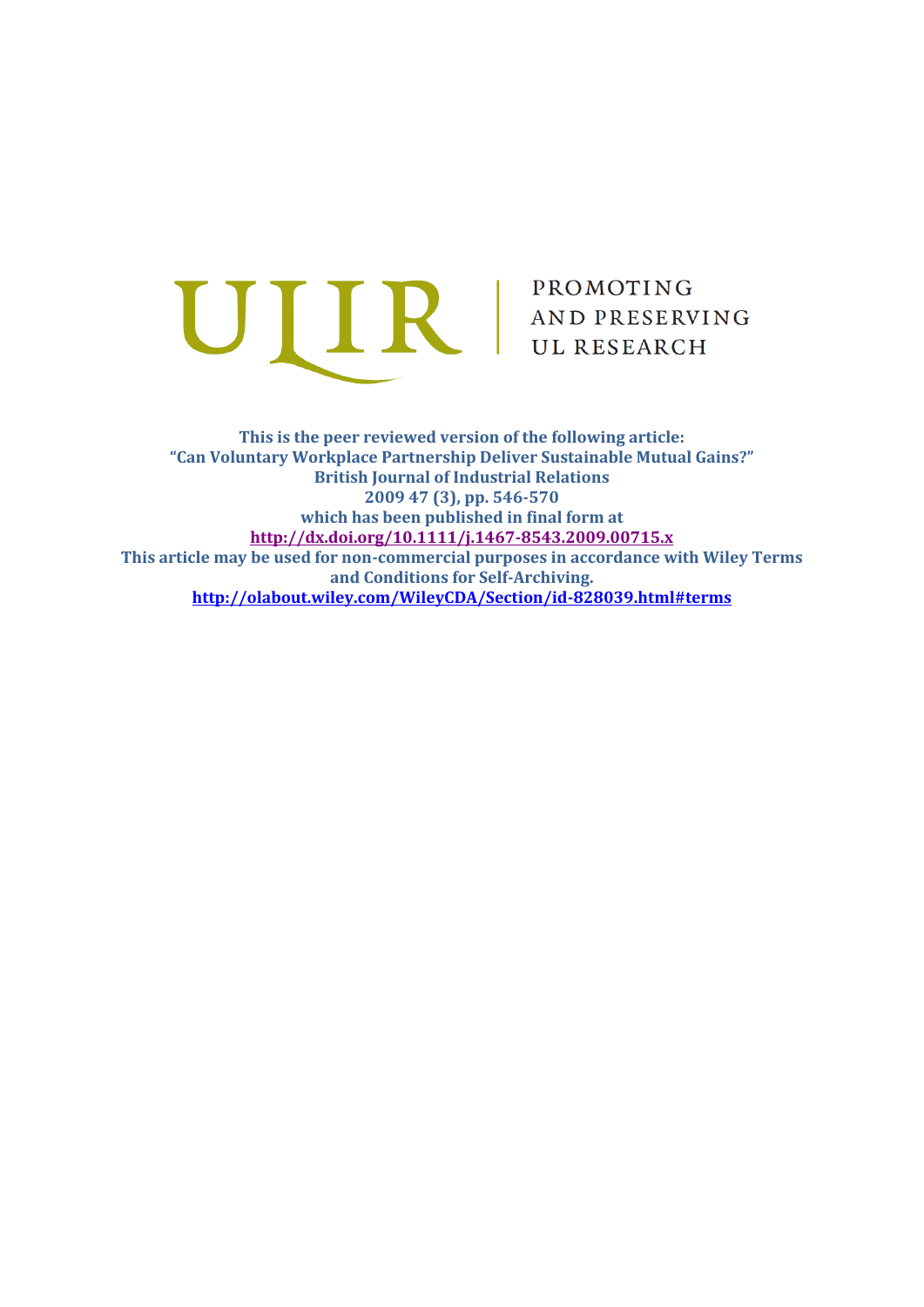# **CAN VOLUNTARY WORKPLACE PARTNERSHIPS DELIVER SUSTAINABLE MUTUAL GAINS?**

**Dobbins, A. & Gunnigle, P.**

Early (R&R) copy of paper subsequently published in the British Journal of Industrial Relations, full citation as follows:

**Dobbins, A. & Gunnigle, P. (2009) "Can voluntary workplace partnership deliver sustainable mutual gains?" British Journal of Industrial Relations 47 (3), 546–570.**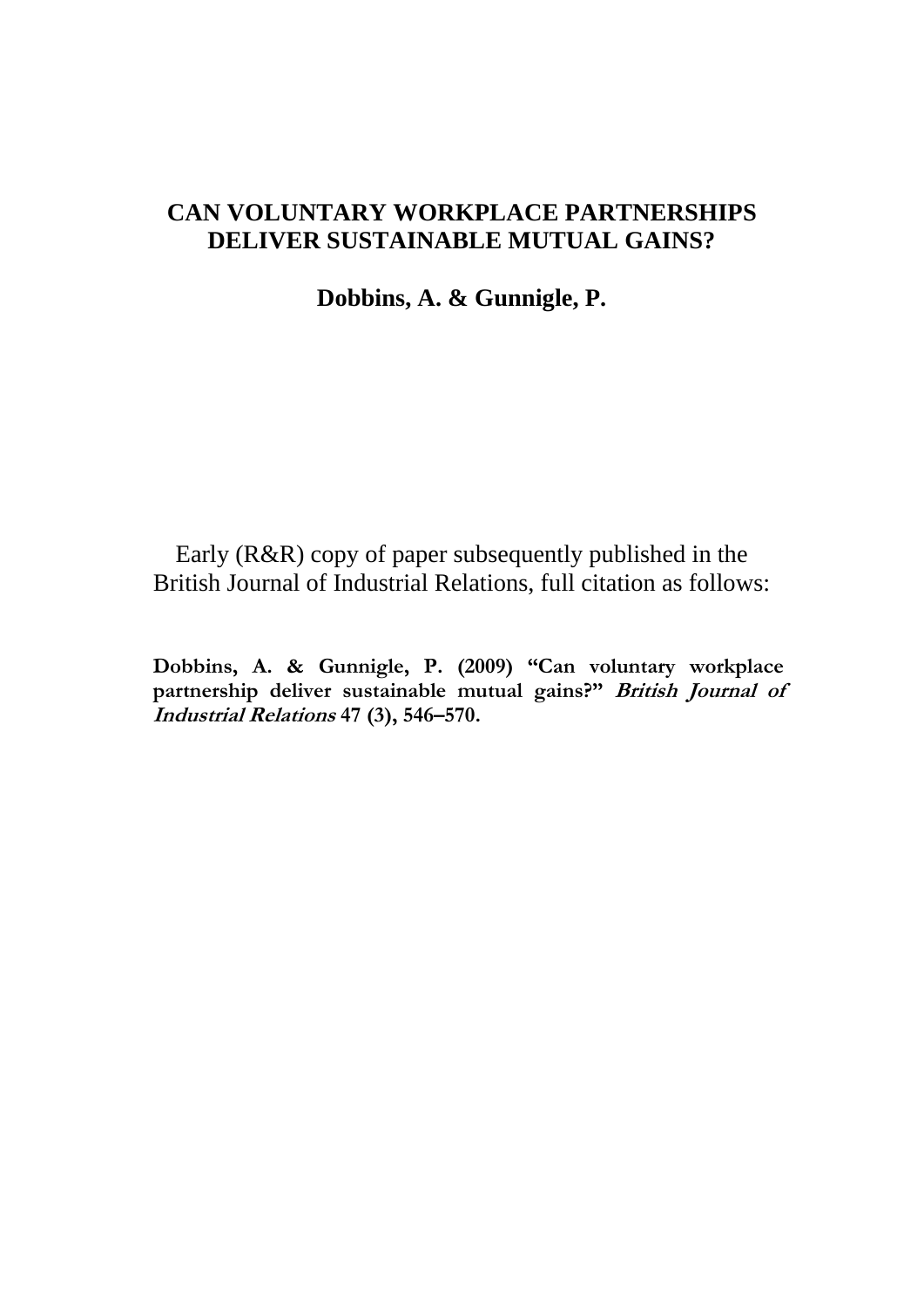### **CAN VOLUNTARY WORKPLACE PARTNERSHIPS DELIVER SUSTAINABLE MUTUAL GAINS?**

#### **Anthony Dobbins and Patrick Gunnigle**

#### **Introduction**

Despite national-level 'social partnership' being seen by many as well-developed in Ireland (see Hastings *et al.,* 2007), genuine workplace partnership (WP) remains rare (Roche, 2006). Crucially, in the context of Ireland's voluntarist industrial relations (IR) traditions, employers possess the sole authority to initiate workplace partnership. Thus, WP remains a voluntary endeavour.

This paper initially summarises the WP literature, focusing on the nature of voluntary partnership, its potential to generate mutual gains for employers, employees and their representatives, and contextual conditions impacting upon its adoption, outcomes and sustainability. In particular, the balance of mutuality and the conditions supporting workplace compromise warrants analytical and empirical examination. We highlight the in-depth, longitudinal nature of our research, incorporating extremely strong access to multiple respondents and perspectives. We then outline the main case findings in two companies, Waterford Crystal (WC) and Aughinish Alumina Limited (AAL). Finally, referring to relevant literature, we synthesise the balance of mutual gains (and losses) and conditions promoting and sustaining WP.

#### **Workplace partnership – nature, outcomes and conditions**

The rationale for this paper is to add to understanding of the nature, outcomes and contextual conditions associated with voluntary WP – in particular, to add to knowledge on the balance of mutuality arising from, and the conditions supporting WP. For many years the debate was largely polarised around positions which were either supportive or critical of partnership. More recently all sides have become more aware of the influence of context and contingency on WP. Notwithstanding this common ground, there remain key differences between various perspectives on the broad thrust of WP and the underlying nature of industrial relations (IR).

Kochan and Osterman (1994) are the most widely quoted proponents of the premise that integrated bundles of WP practices can deliver mutual gains for all workplace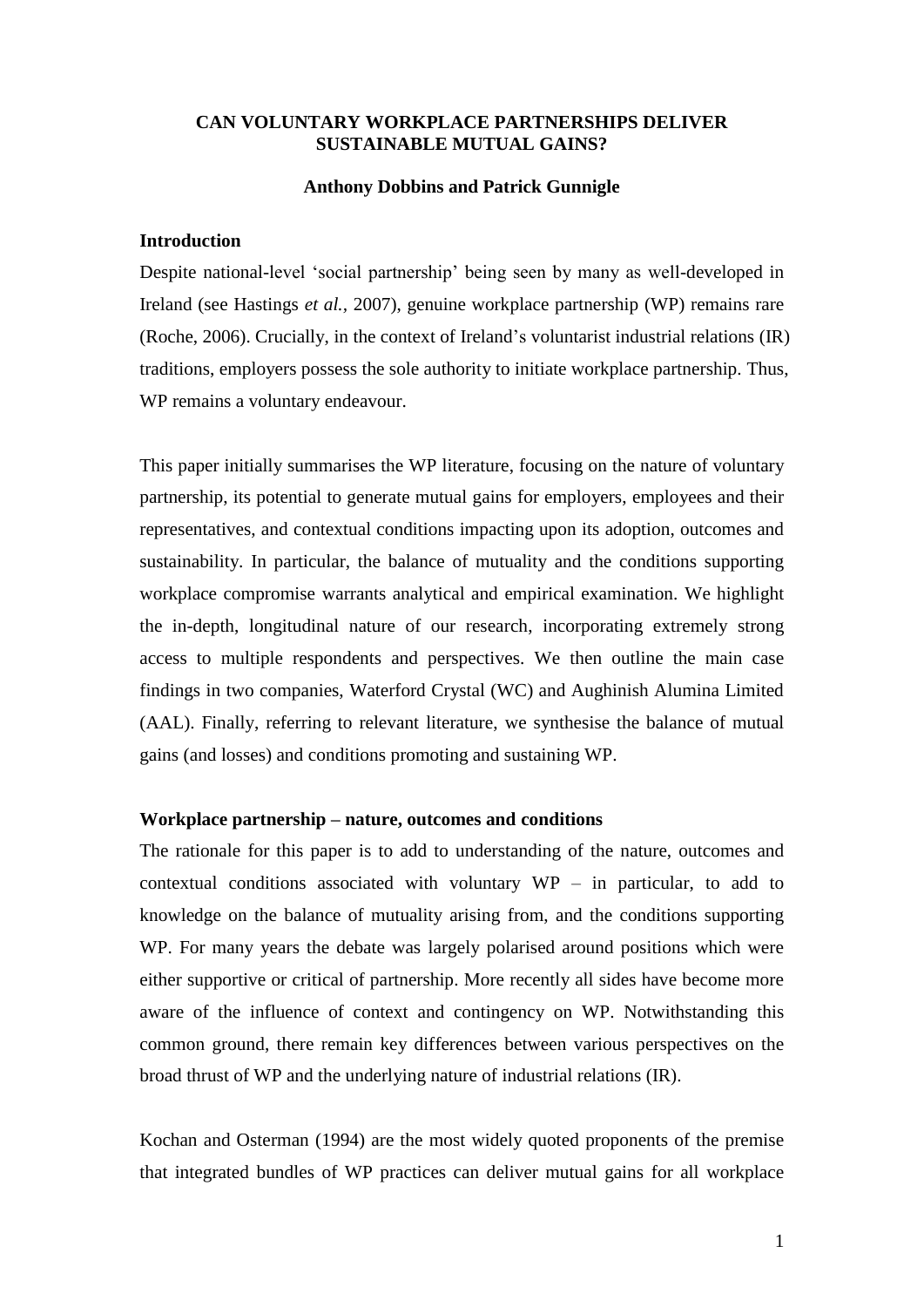stakeholders. They present a multi-level model of the 'mutual gains enterprise', comprised of interlocking mutual gains workplace practices and supportive 'strategic level' contextual conditions. They identify mutual gains practices encompassing union-management forums, direct employee participation (e.g. teamwork) and bundles of complementary HRM practices, notably employment security clauses, training and financial stakeholding. These practices are deemed to produce the best results when combined in bundles, but do not work well alone. Positive outcomes for employers include higher commitment, increased productivity, lower conflict, and improved product quality/innovation. Kochan and Osterman claim that workers also benefit, principally through enhanced employment security and opportunities for direct participation and representative voice at operational and strategic levels. Also, union-management cooperation provides unions with inputs into business decision making and, they argue, may provide the only basis for union renewal. However, Kochan and Osterman do not claim mutual gains partnership is universally applicable, but rather that it requires supportive conditions, notably business strategies centred on innovation, top management backing and effective employee voice.

Rubinstein and Kochan (2001) identify mutual gains arising from WP at the American company *Saturn* (a General Motors subsidiary), which is lauded for the extent to which unions are involved in co-management initiatives from shopfloor level up to corporate strategy and workers participate in self-managed work teams and enjoy employment security. Management also benefit from better product quality and customer service. But despite the equal balance of mutual gains at Saturn, Rubinstein and Kochan identified contextual vulnerabilities, notably doubts over GM's commitment to the project, coupled with weak external institutional supports (America's corporate governance and labour relations system is seen to retard WP). Elsewhere, Rubinstein and Heckscher (2003) suggest limited diffusion of WP may be due to employer perceptions that the stability and job security associated with partnership may constrain, and clash with, the priority of achieving flexibility and cost containment in turbulent competitive conditions.

Drawing on the Saturn experience in another paper, Kochan and Rubinstein (2000) outline a theory of the stakeholder firm based around three key questions. First, under what conditions do stakeholder firms emerge? Kochan and Rubinstein argue that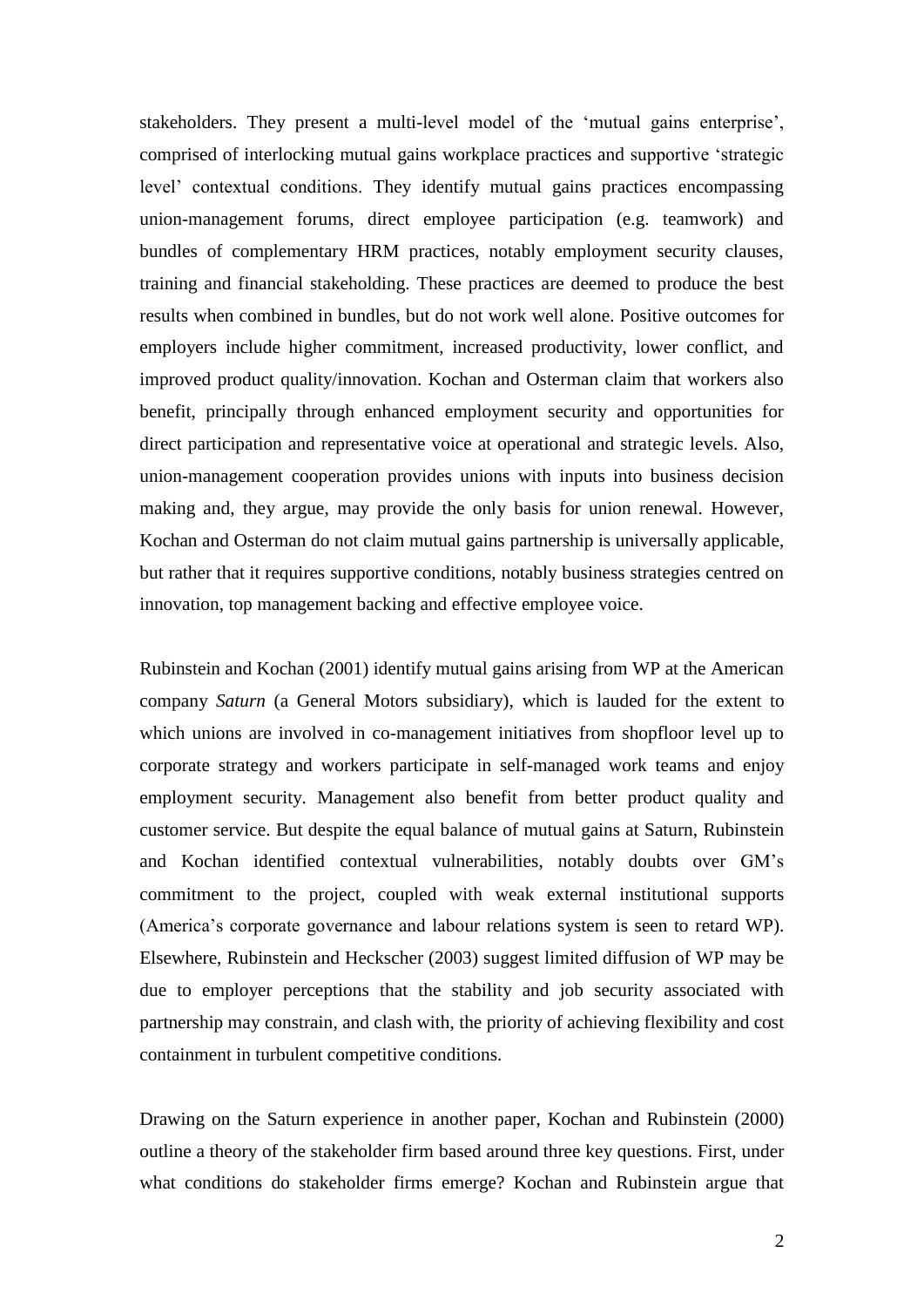company stakeholders must hold assets (like knowledge) critical to competitive success; stakeholders must be willing to risk assets and must have sufficient power, and shareholder and stakeholder leaders must trust that partnership can work, thus preventing exit. Martinez-Lucio and Stuart (2005:812) develop this concept of 'risk', concluding, in the UK context, that the risks to workers and unions, and indeed management, of adopting WP are significant because "institutional frames of support are lacking", rendering partnership unstable. Second, Kochan and Rubinstein ask what organizational/governance features contribute to successful outcomes? Stakeholders need to add value to achieve high performance, employment and governance systems need to support employee stakeholding in company performance, and stakeholder interests must be aggregated and conflict carefully managed. Finally, for partnership to endure, Kochan and Rubinstein believe stakeholders must have a voice in leadership succession and leaders must be held accountable to all stakeholders. Also, resistance to the legitimacy of stakeholders other than shareholders needs to be overcome. But, they argue, "ultimately, a change in the political environment from one that reinforces the ideology of unregulated capital markets and enterprises to one that legitimates other stakeholders is likely to be necessary to sustain these alternative organizational forms" (2000: 384). Deakin et al., (2006) express more optimism, concluding that enduring partnerships may develop in Anglo-American corporate governance systems under conditions where management can convince shareholders of long-term gains from WP, notably where regulation promotes quality-focused strategies and employee voice.

In Ireland, Roche and Geary's (2006) comprehensive examination of WP at the Irish Airports' Authority, *Aer Rianta*, provides support for 'mutuality of gains', finding that all stakeholders benefited (in part) from that company's ambitious 'Compact for Constructive Participation'. The 'Compact' encompassed joint union-employeemanagement forums at both strategic and operational levels. In particular, management, unions and employees addressed major commercial challenges, notably by developing a joint strategy to deal with the company's future status and ending of duty-free sales. However, the experiment broke down after eight years, with the authors attributing this to weak internal institutional bulwarks; tensions between supporters and critics of the 'Compact'; a succession crisis after key management and union advocates retired; failure to vertically align interlocking partnership architecture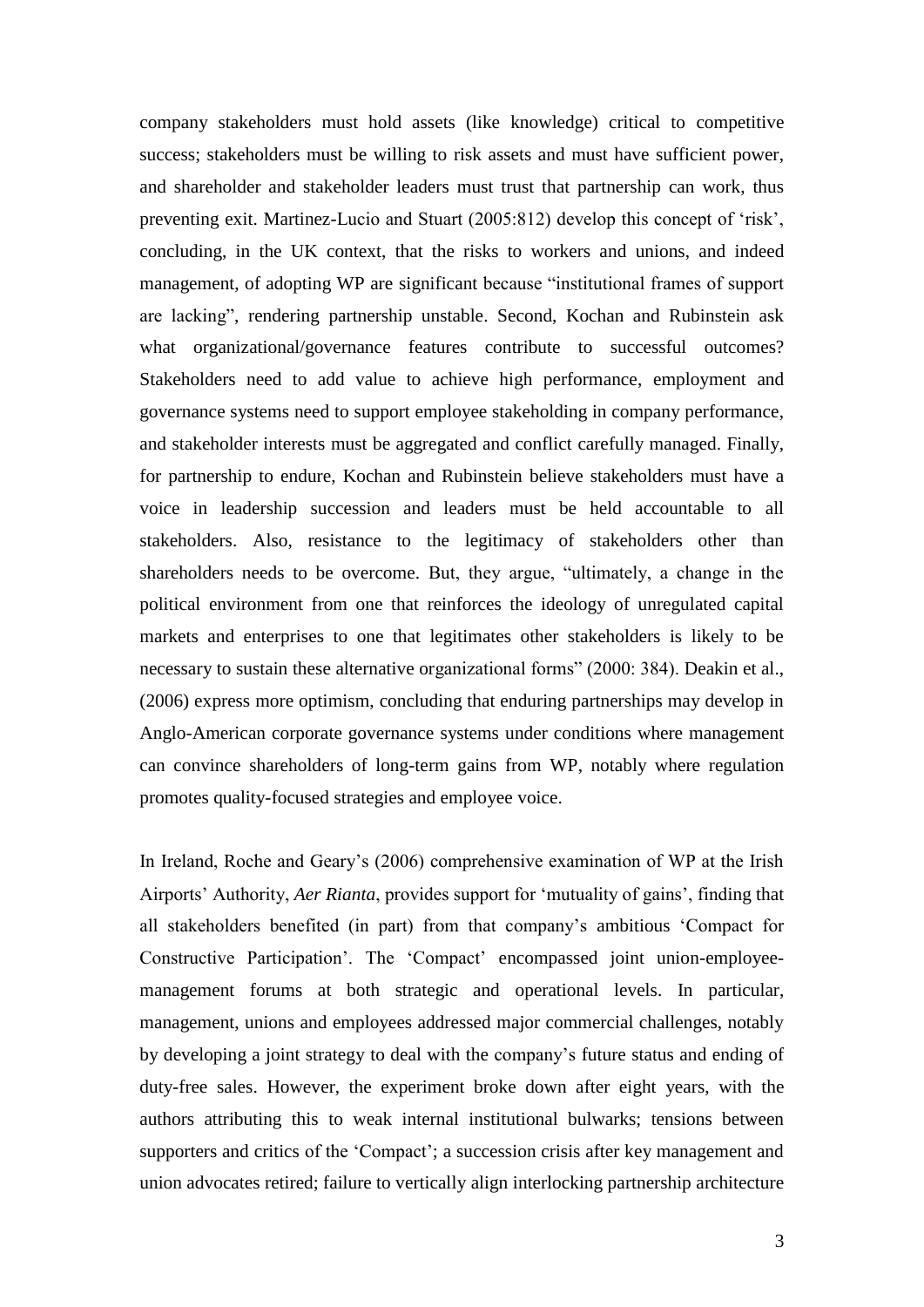from top to bottom by implementing direct participation and complementary HR policies alongside representative forums (WP at Aer Rianta was largely restricted to representative level). These factors interacted with external obstacles, notably "prolonged indecision and inaction by government regarding the future of Aer Rianta" (2006: 252).

In a UK context, though Guest and Peccei (2001: 231) express optimism about the mutual gains potential of WP, they differ from some advocates by arguing that employers gain most, seeing "..the balance of advantage leaning clearly towards management". They find that the most positive gains for employers include superior productivity and better IR, while workers benefit from greater involvement, satisfaction and voice, and unions benefit from engagement in business decisionmaking. For Guest and Peccei (2001), the most positive mutual gains outcomes emanate from combined bundles of representative participation in company decisionmaking, direct employee participation in work decisions, flexible job design, focus on quality, employment security, and financial participation.

The claims of advocates have been attacked by those critical of WP, its capacity to deliver mutual gains and durability. Critics like John Kelly (1998, 2004) would not disagree that context plays a major role in mediating outcomes, but their fundamental position is that partnership is unendurable because it is incompatible with the nature of IR in a market economy. Critics argue that instability and conflict is far more deeprooted in capitalism than advocates accept and, accordingly, the conditions retarding WP are far more acute than those sustaining it (D'Art and Turner 2005; Kelly 1998; Thompson 2003). Many critics view WP as a vehicle for recasting management control over workers and argue that while it may deliver significant benefits for employers, it delivers few for workers and may even entail significant costs, such as work intensification and job insecurity (Danford *et al*. 2005). Furthermore, critics claim that employers are intent, at best, on incorporating unions into a managerial agenda and, at worst, on marginalizing and even eradicating them (Danford *et al*. 2005; Kelly 1998, 2004).

Kelly (1998, 2004) argues that WP clearly favours management, with few benefits for unions and their members. For Kelly, union incorporation reduces capacity to resist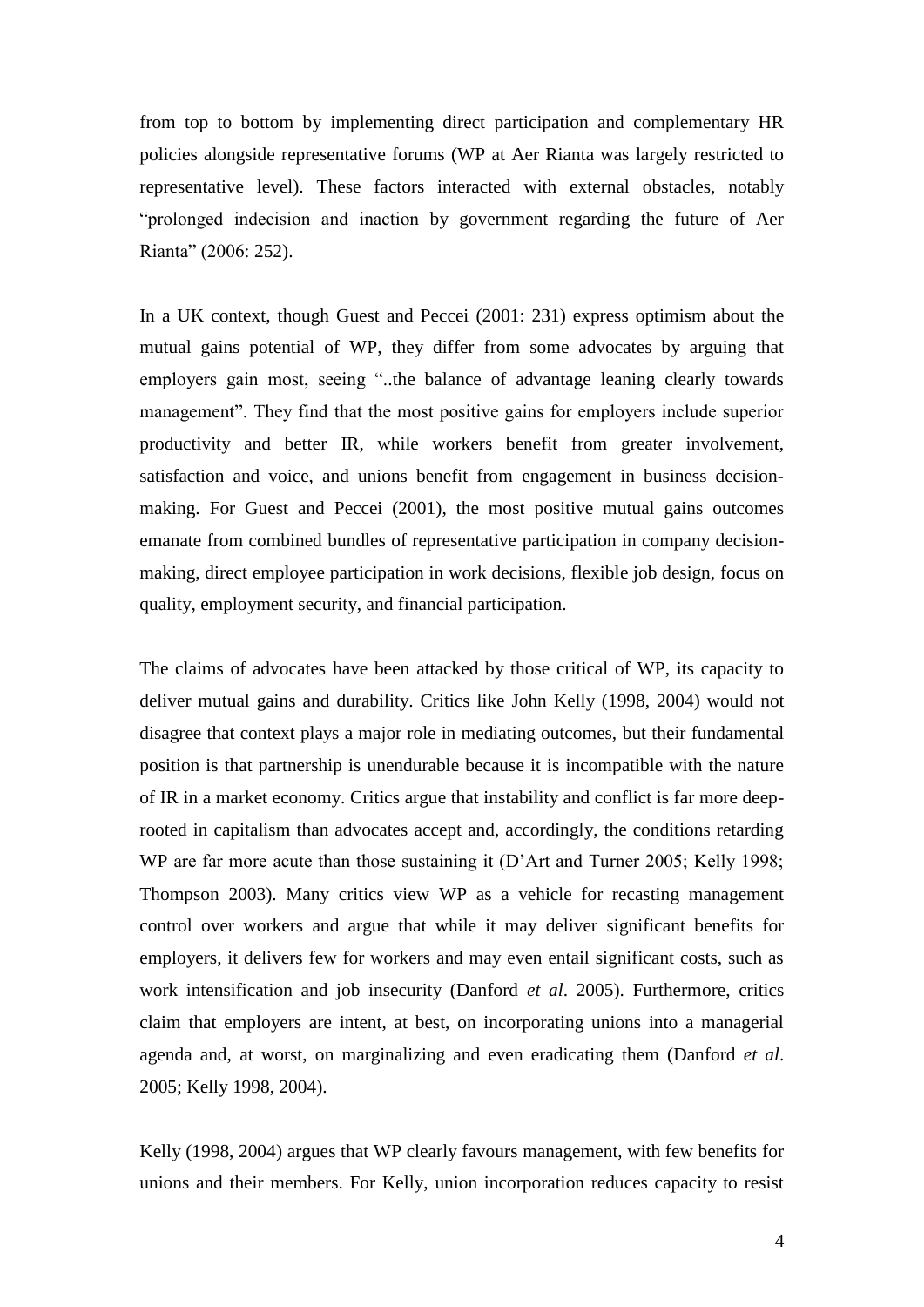employers, and unions are best served by engaging in independent militant strategies. His 2004 study of 22 partnership agreements contrasts what he calls 'employerdominant' with 'labour-parity' partnerships. Under the former, partnership agendas reflect employer interests and unions are compliant. Labour-parity partnerships reflect a more equal power balance, unions are better organized, partnership agendas better reflect the interests of both parties, and employers are more dependent on cooperation. Although the latter are more likely to generate some mutual gains than employer-dominant forms, even here Kelly concludes that unions and their members reap little tangible benefit. Product market turbulence, capital market short-termism, and fundamental conflicts of interest, are seen by Kelly as retarding WP.

Paul Edwards' (2003) nuanced theoretical work is valuable in understanding the nature, outcomes and conditions underpinning workplace compromise. Edwards emphasises the vital concept of 'contradiction' to illustrate how managing the employment relationship involves balancing contradictory forces pushing in opposite directions. Employers have to manage uncertainties associated with external economic pressures, and also the internal contradictions of IR: management has to secure workers' consent to release discretionary effort (e.g. through teamwork) while simultaneously maintaining control of their activities to ensure compliance with employer goals (e.g. through performance management). These contradictions are universal attributes of IR, but are organised by employers in different ways, leading to diverse outcomes. Contradictions create in-built 'structured antagonism' in the employment relationship because managerial strategies seek to deploy workers' labour power to accumulate a surplus in the production process, which is linked to a wider 'circuit of capital accumulation'. Furthermore, workplaces are 'negotiated orders' comprising stakeholders who may have conflicting as well as common interests, and patterns of IR are (re)created by 'power relations' and negotiation (Edwards 2003:16-17). In a recent paper, Edwards & Belanger (2007) outline how product market context, technology, and institutional regulation generate different patterns of IR, depending how the contradictions of cooperation and conflict are regulated. They argue that capital-intensive continuous process technology is conducive to workplace cooperation/worker autonomy. They also suggest stable product markets/relative market immunity may partly insulate employers from competition and promote employment security, which is important for WP to flourish.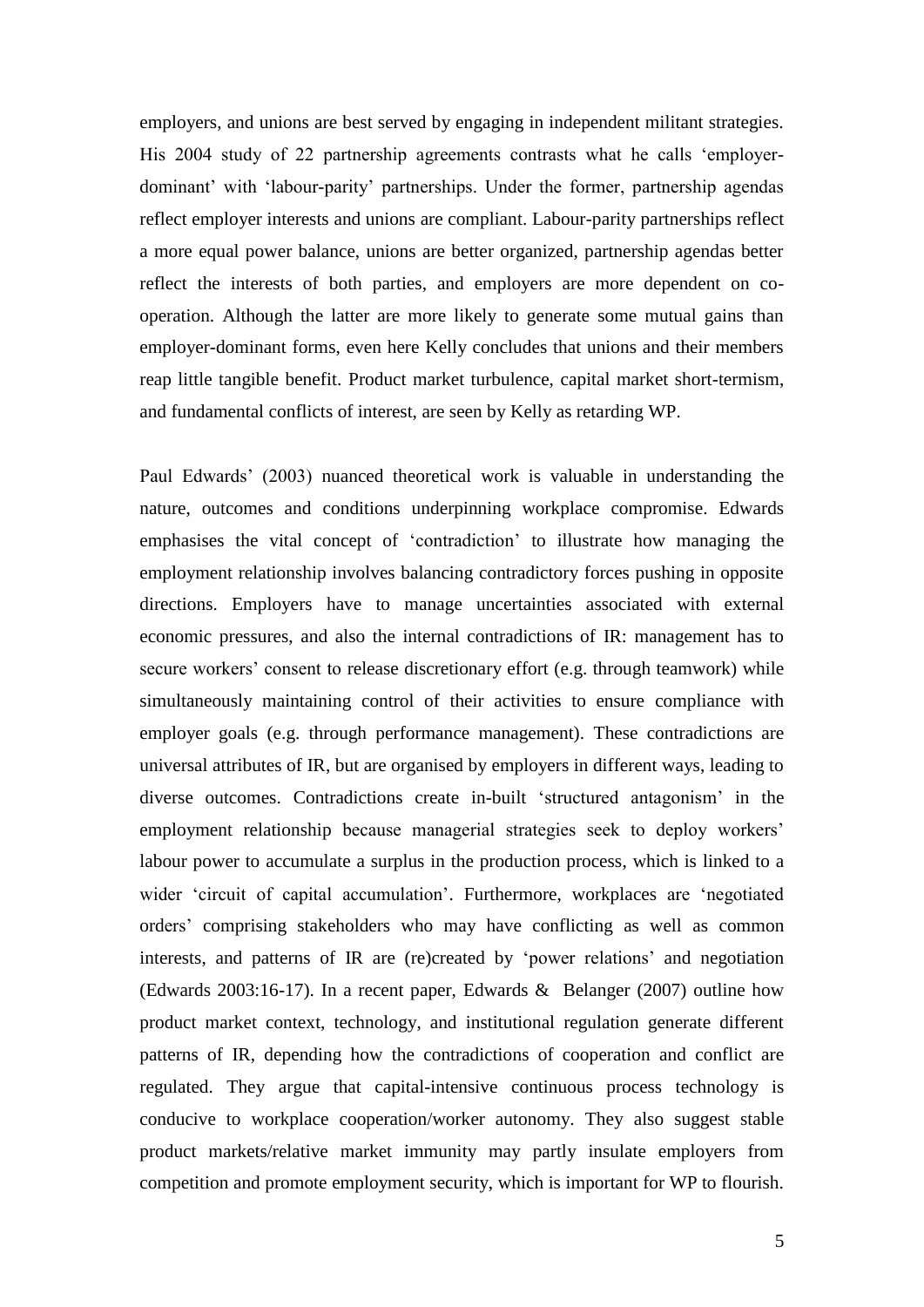They conclude that conditions generating positive and sustainable WP outcomes are feasible but rare, and that stronger 'beneficial constraints' (proactive institutional regulation by the state) are needed to protect partnerships from market pressures. This echoes Streeck's idea (1995) that durable workplace cooperation needs to be embedded within supportive hard institutional constraints like the German codetermination laws, and that voluntary cooperation in liberal economies is overly dependent on employer approval and special market conditions.

#### **Research questions and methods**

Having reviewed perspectives on WP, four questions are posited:

- What are the antecedents and practices associated with WP, and has it displaced management control?
- Does workplace partnership deliver mutual gains for workers, unions and employers, and what is the balance of mutuality?
- How do external and internal contextual conditions influence the balance of mutuality and the sustainability of partnership?
- If mutual gains partnership 'works', why do relatively few employers adopt it?

Given that workplace cooperation is shaped by its context, we felt it was critical to use a context sensitive research method; which is why a case study methodology was deployed. It is crucial that such case investigations incorporate a breadth of perspectives and long-term engagement with participants. We feel our case studies meet these criteria. We were afforded exceptional (and perhaps) unique access at all levels, from top management down. We had particularly strong access to union representatives and employees, a constituency often under-represented in studies of this nature. Furthermore, our study incorporated an important longitudinal element, which meant the two organisations could be studied over a fairly lengthy period, involving repeat visits and 'follow-up' discussions. In sum, we feel the comprehensive case investigations greatly strengthen the validity of our findings.

Waterford Crystal (WC) and Aughinish Alumina (AAL) were chosen because they constitute 'ideal/critical' cases for in-depth empirical analysis of WP. Both are long established, highly unionised manufacturing firms owned by multinationals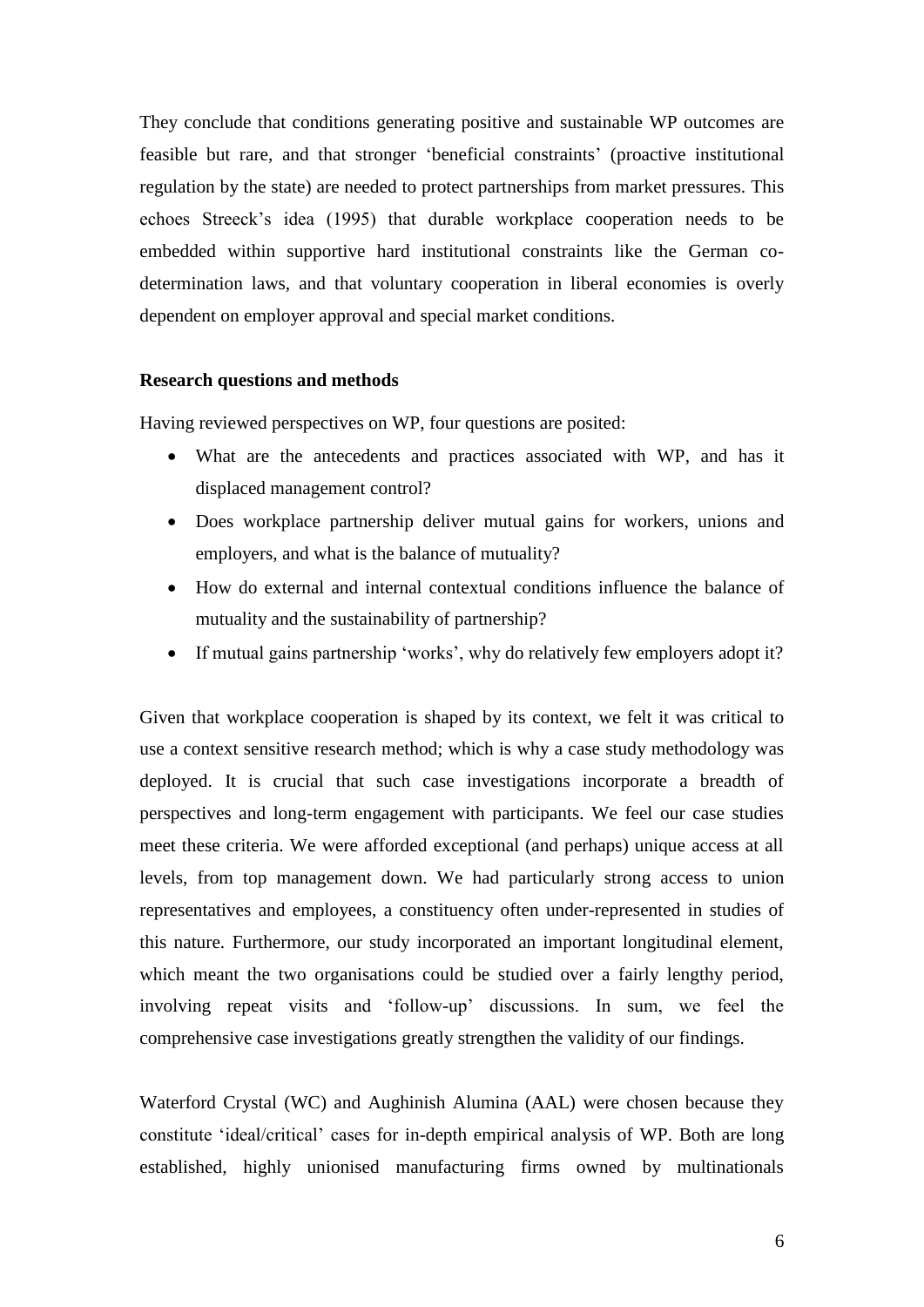(Waterford Wedgwood and United Company RUSAL [UCR]), and have experienced serious industrial conflict. Responding to intensified international competition and market crisis, both attempted to move away from adversarial IR towards WP.

Various primary and secondary research methods were used. The findings are based largely on semi-structured interviews (lasting between 1 and 3 hours) with all levels of management, union officials and shop stewards, as well as shorter interviews (up to one hour) with samples of employees. This amounted to 92 interviews over a twoyear period (29 with managers, 13 with union officials and shop stewards and 50 with employees), (see table 1). All interviews were taped and transcribed.

#### **Insert table 1.**

At WC, in-depth semi-structured interviews took place with 20 senior, middle-level and front line managers. The senior and middle managers were drawn from HR, and manufacturing, quality, finance, health and safety, industrial engineering and communications. Detailed interviews were also conducted with two union officials (one retired) and five shop stewards. Next, shorter interviews were conducted a random sample of 28 workers from the three main sections/production stages: 10 from glass blowing; 10 from cutting and engraving; 8 from polishing/packing. The worker interviewees were drawn from different skill levels: craft/maintenance, semi-skilled and operatives. A similar methodology was deployed at AAL, a much 'flatter' organisation. Semi-structured interviews were conducted with three out of four members of the top management team, and with 'lower-level' HR management, and facilitators (9 managers in total). Interviews took place with two union officials and four shop stewards. Shorter interviews were then conducted with a random sample of 22 electrical/instrumentation workers, maintenance fitters, and operators. Worker interviews covered the main production areas (digestion, filtration  $\&$  mud washing, hydrate filtration & calcinations, and central workshops).

An element of ethnography was also employed through non-participant observation. This was operationalised through widespread informal contact with people in their work areas, and during meal/tea breaks and proved critical in getting a 'feel' for shopfloor realities. The findings were also informed by discussions with previous senior managers and external IR 'experts'. Finally, secondary methods consisted of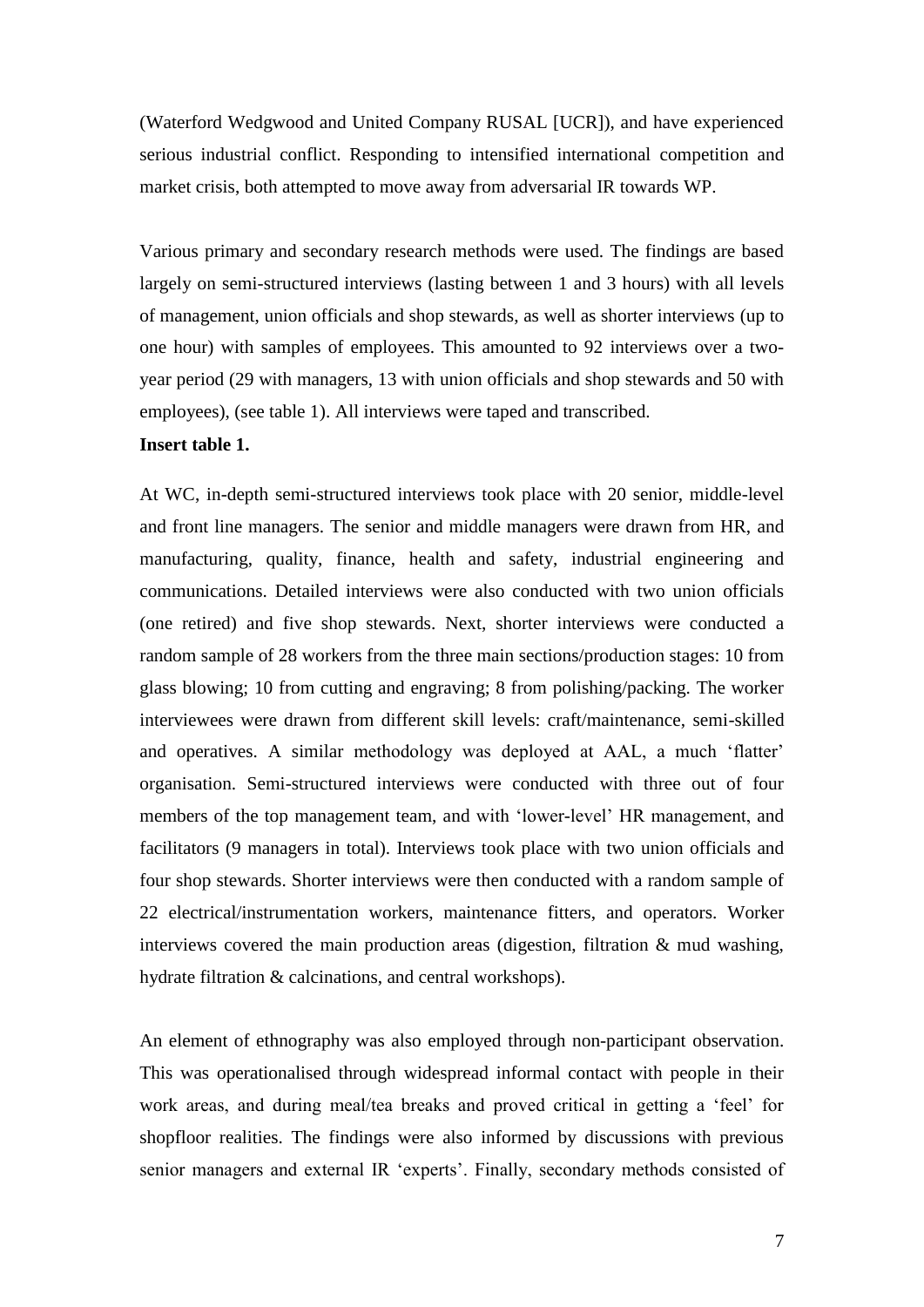extensive internal (company/union) and external archival and documentary material, derived over almost four years.

### **Case Study Findings**

## *Waterford Crystal*

#### *Background and historical legacy*

Waterford Crystal is a long-established indigenous company based in Waterford City and became part of the Waterford Wedgwood group in 1986. When fieldwork began, WC employed 1700 people, but this has since shrunk to less than 1000 after major redundancies. WC is primarily known for its high quality crystal and exports to 106 countries. The U.S. is by far its largest market and it is critically dependent on the U.S. economy and particularly sensitive to dollar fluctuations. WC was hit by a severe crisis between 1987 and 1993 but its competitive position improved significantly up to 2003. Since then it has encountered very serious competitive challenges. It faces particularly intense competition in international product markets, especially from lowcost producers in Eastern Europe (since communism imploded). Until 1990, WC was a single source producer of a single product. From the early 1990s, its product range became more diversified, aided by the outsourcing of 'lower-end' products to overseas producers. In Waterford, the company focused on producing higher-end quality crystal in small batches using advanced technology. The company remains highly unionised. The *Unite* union represents workers across all grades, equating to over 95% of the shopfloor workforce.

Three distinct historical IR patterns are evident at WC: the 'indulgency', 'adversarial' and 'pragmatic partnership' phases. The indulgency period lasted from 1947-1985, and set a benchmark for what followed. The benefits of high product demand and profitability (notably in the lucrative US market) meant management could buy workforce consent by offering financial rewards in exchange for production. Skilled craft workers experienced considerable autonomy. Indeed, management largely abdicated shopfloor control to the union which - in the vacuum - grew increasingly powerful, securing many concessions. In sum, for management, workers and the union, the benefits of the indulgency pattern outweighed the costs, and the balance of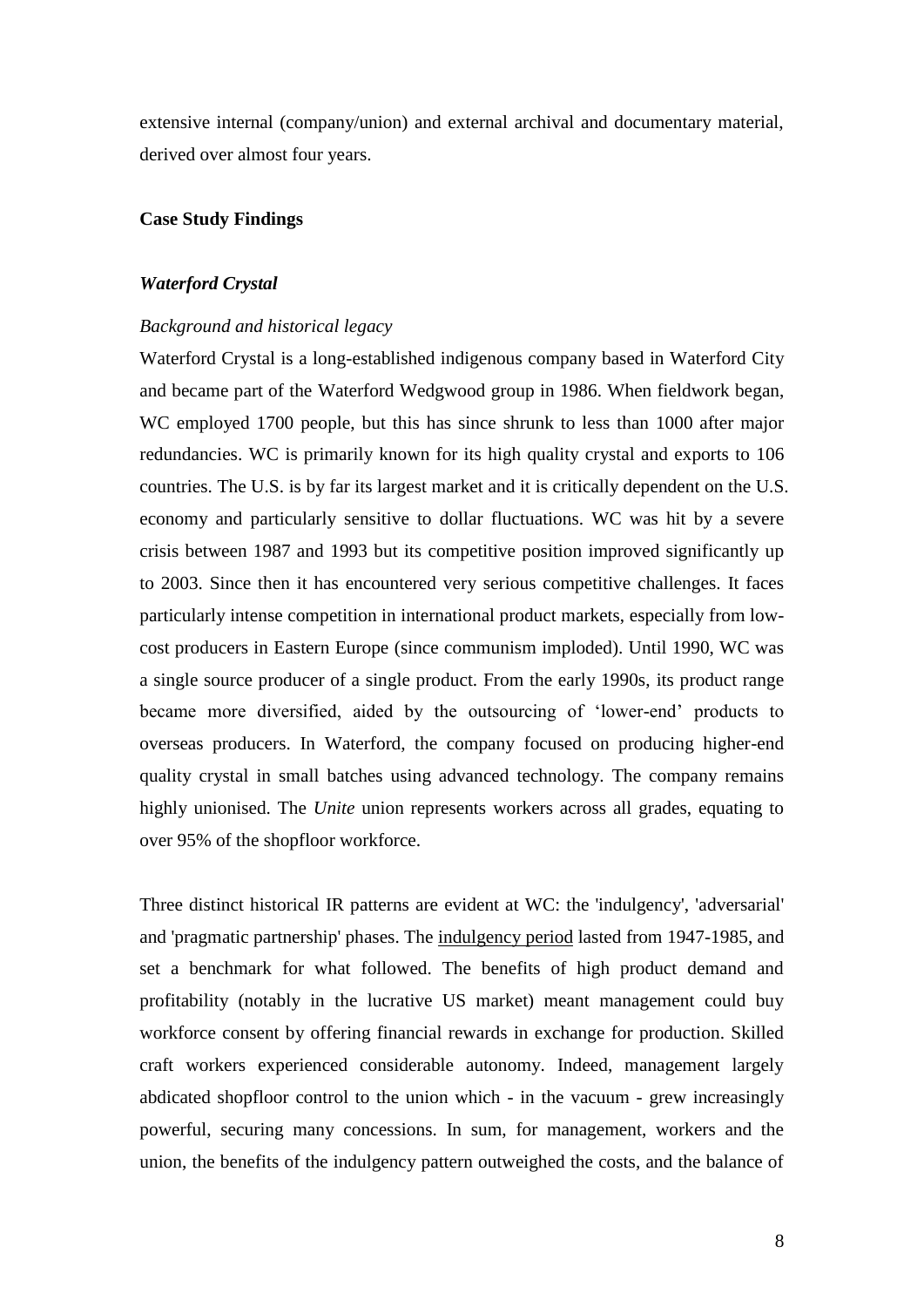mutuality suited all. However, the indulgency pattern was built on brittle and unsustainable foundations, and, eventually, spiralling costs collided with intensified competitive pressures from the 1980s leading to crisis.

The ensuing adversarial period lasted from 1986-1993. Due to competitive crisis, management tightened control over the workforce and union and forced massive cost cuts. Management implemented many redundancies, 'concession bargaining', outsourcing, tighter supervision, and issued closure threats. Serious conflict arose, culminating in a bitter 14-week strike in 1990. Management 'won' but lost workforce 'hearts and minds', and were widely perceived as incompetent and directionless. Conflict was rampant, performance was poor, and even management reaped few gains beyond reasserting authority.

Though it had imposed its authority during the crisis, management pragmatically realised hard-line adversarialism was impractical in a strongly unionised workplace. Meanwhile, the union was ready for a different approach, recognising that the factory might close. Accordingly, management entered a 'pragmatic partnership' phase (1993-2003), which lasted ten years (1993-2003). The adoption of partnership was due to a complementary cluster of conditions. Crucially, while crisis provided the catalyst, subsequent moves towards cooperation were promoted by improving market conditions and a better exchange rate. Without this, it would have been very difficult for partnership to take root. Also, a new and talented senior management team was in place, which was willing to risk cooperation and had a coherent strategy to this end. Furthermore, the stark reality for all, including shareholders, was that continued adversarialism meant likely closure. Management implemented a new business strategy centred on product customisation and quality, invested in advanced technology, improved production processes and introduced a new facilitative management style. To complement this, management introduced new partnership practices: management-union cooperative structures, greater information and consultation, investment in training, a re-vamped profit share scheme and two-way communications. These combined initiatives indicated that management and other stakeholders believed the potential benefits of cooperation outweighed the risks and that existing IR arrangements were simply not seen as viable.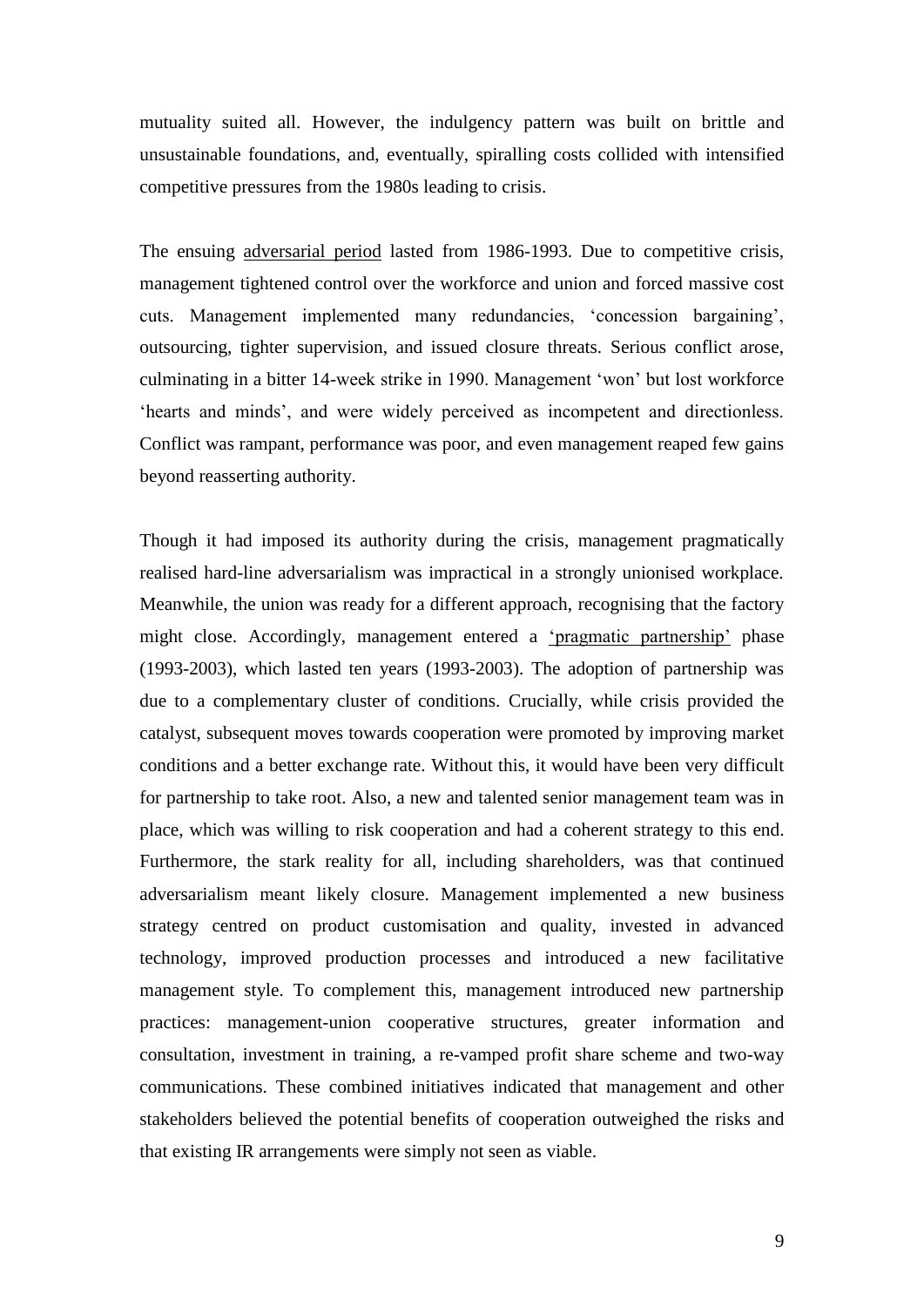Turning to the practices associated with WP, management introduced a joint company-union task group in 1993, which was the main manifestation of partnership. Given its staunch socialist ideological disposition and a desire to maintain independence from management, the union never used the term 'partnership', and neither did management for that matter. But it's what happens in practice that matters, and the upshot was that new formal cooperative management-union structures ran in parallel with traditional collective bargaining.

The task group gave the union an element of joint decision-making over operational and, significantly, strategic issues, previously the domain of management - notably product strategy. This role often went beyond joint consultation. The union did not perceive its new role as sacrificing independence, because it felt it had real influence. The task group's role was to increase profitability of existing products, win new products, and even win back products already outsourced, and it was successful in this. The task group also examined issues relating to the production process, new technology, financial issues, and work organisation. For instance, it facilitated the introduction of new tank furnace technology in 1994. A manager remarked:

In the task group we show people the monthly accounts, at manufacturing operations level they see the margins, they also see the sales numbers. We talk openly about the costs of various parts of the business.

Sometimes sub-groups investigated significant issues such as under-performing products. A union representative commented:

We would go off and change things, like dogs (products that fall below the minimum gross margin). He (Manufacturing Director) would say see if you can do anything with it, and we would go off and change things. An awful lot of things have been saved. We might put a different process in to bring it over the margin, so it is no longer outsourced.

The task group held weekly meetings, chaired by the Manufacturing Director, and comprising six unions and six management nominees. It would embrace additional shop stewards and managers when significant issues, such as new technology, were discussed. Other joint management-union committees monitored IR flashpoints, discussed pensions, profit share, health & safety.

However, key elements of WP were missing, particularly employment security and opportunities for direct employee participation. This meant WP was never institutionalised vertically through the organisation, which placed limits on mutual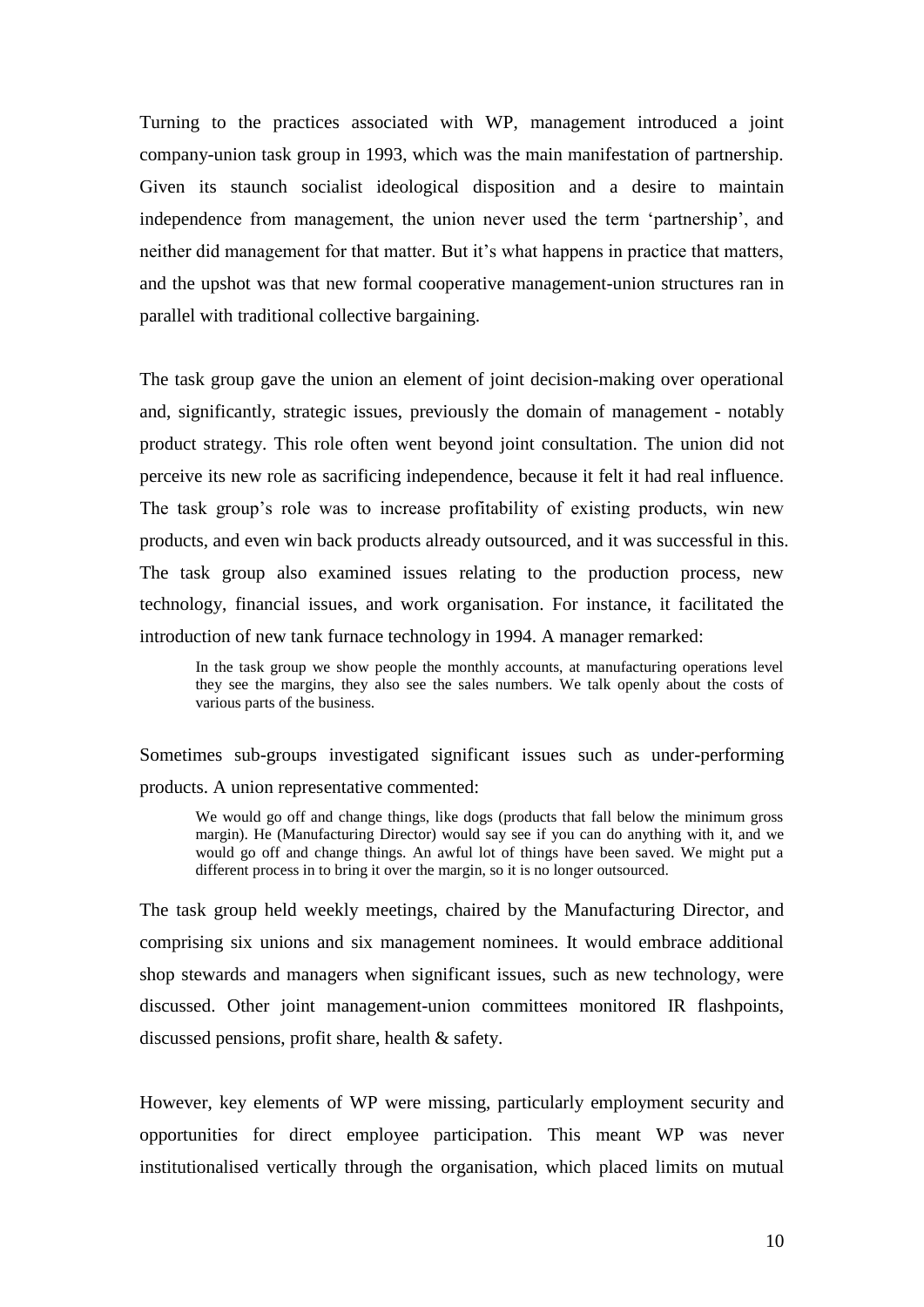gains especially as many workers had prior experience of employment security and 'responsible autonomy' during the indulgency period. And crucially, attempts to instil cooperation did not mean management loosened control – far from it. Responding to external and internal contradictions, management utilised various controls, notably threats of outsourcing/production relocation, but also technical controls like industrial engineering and computer-based monitoring systems, and performance management. A senior manager described this contradiction between cooperation and control:

Gurus who write books saying that command and control is over and it is all about consensus management - that is bullshit. There is a boss, a leader. The answer is trying to work together to get the biggest form of consensus agreement you can. There is always control. Workers can have increased autonomy over certain aspects of work, but at the end of the day there has got to be control - what I call soft control, rather than really overt in your face control. Control comes from parameters - these are the parameters within which you can work. But, the big dilemma is that the machinery and the process are bringing those parameters tighter and tighter, and yet we are trying to expand peoples' participation.

We now turn to the balance of mutual gains for management, the union and workers. Management secured notable gains, which it partially attributed to cooperation, notably greater workforce effort, increased productivity, lower costs, lower conflict (no major strike since 1990), reduced accident claims (down from 60 accident claims per year before 1993 to less than 10 after 1993), less absenteeism (down from 7.5% in 1993 to average of 3-5%), improved product quality and innovation. WP impacted on the business bottom line. The company-union task force was especially significant in generating mutual gains, and management felt it played a key role in the company's revival, boosting innovation and competitiveness. A manager remarked:

I do believe that it influenced a lot of items that would have otherwise been outsourced. We were able to prove that they could be produced here just as competitively.

However, worker innovation at task level was circumscribed by little scope for participation at the point of production. This was not just attributable to management. The union opposed management-sponsored direct employee involvement, fearing it could undermine union influence. But the union held a favourable view of the task group, explicitly suggesting that it generated mutual gains – a key yardstick of genuine partnership in the literature (Kochan and Osterman, 1994). A senior shop steward observed how the task group provided strategic influence:

We went through a period when the company froze us out of any information, and there is certain information you need to have. You need to know what they (management) see down the line … so you can respond. You can be prepared, as against a crisis situation when you find out suddenly. What they held out was the possibility of that information being given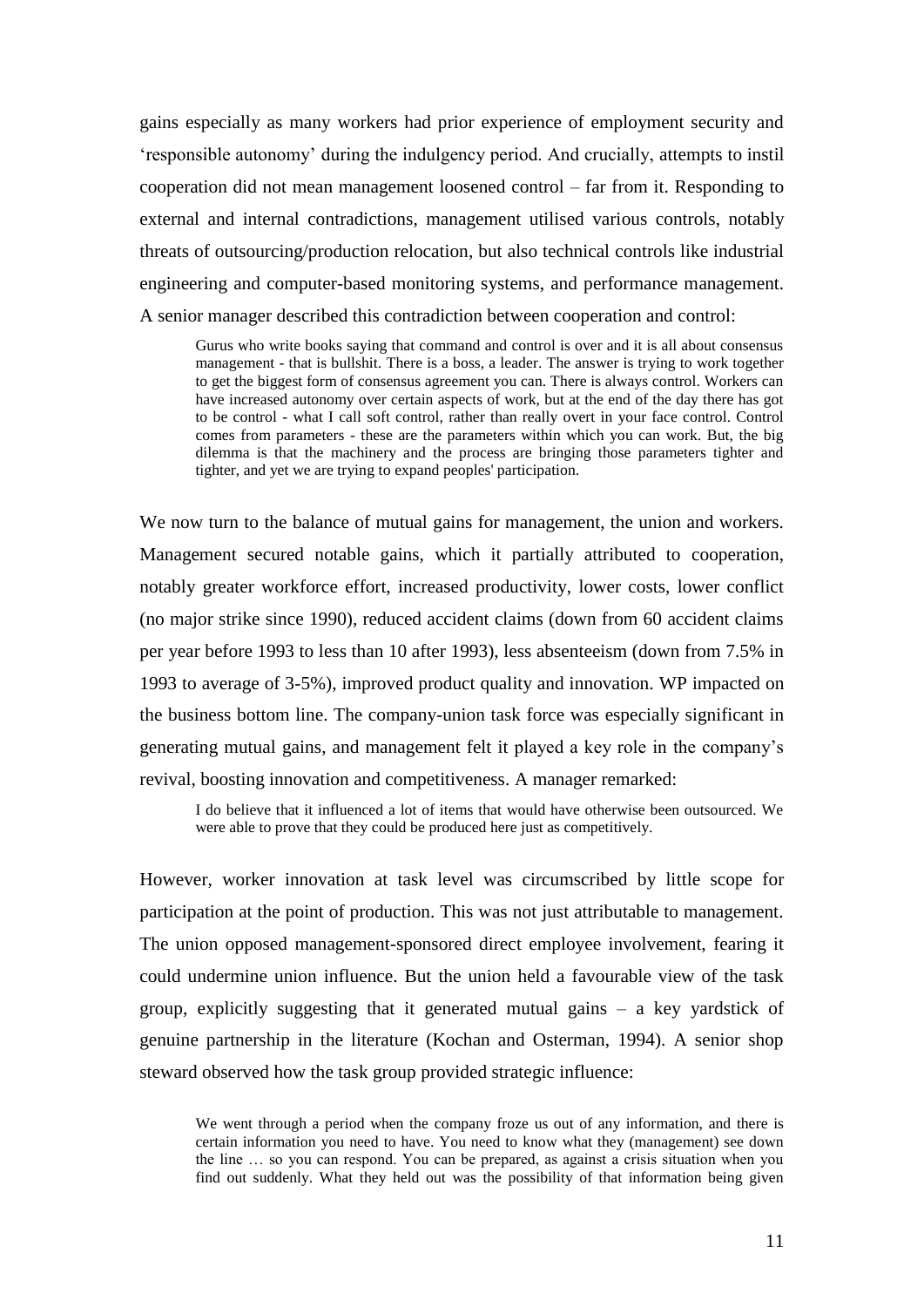under the task group. We got guarantees and parameters going into it. We really went in to milk any information we could get. It has delivered in that sense. We can have the Financial Director in the task group at our request. We can get the Manufacturing Director to give us his immediate plans, we can get a handle on the latest technology in the glass industry.

#### Another union representative similarly remarked:

In the task group he (Manufacturing Director) gives us information and feeds it out in a nonconfrontational committee. You leave your union hat outside the door. It works for him, but it also works for us as well, because we are told a long time before things happen, so we have time to prepare. It is win-win for the union and management. An awful lot of problems have been solved at that forum. It was a great idea.

In other ways, however, WP was a double-edged sword for the union, in terms of a weakening of traditional collective bargaining power. The union was clearly less powerful than before the 'defeat' by management post the 1990 strike, and in some ways less influential. Furthermore, its new cooperative role meant it was less visible to the workforce than under its traditional defensive adversarial role. Despite this, when asked, workers preferred management-union cooperation over adversarialism.

Outcomes for workers were mixed. The main gains included financial involvement through the profit share scheme, better relations with managers and substantially more training/education. The main downsides were employment insecurity, outsourcing/threat of production relocation, work intensification, industrial engineering (much tighter work standards), shiftwork, and little direct participation. Outsourcing and production relocation were a particular concern:

Management has said that they are never going to make any item of glass at a loss ever again, and that directly impacts upon workers - because if there was a loss, glass would be outsourced. And we are now an outsourcing company rather than a homogenous company, which we used to be pre-strike days (engineer).

This mix of costs and benefits fed into worker attitudes and behaviour, resulting in greater pragmatic cooperation than under adversarial IR, but with limits to consensus. In discussions/interviews we found trust was generally not high, and many workers cited unfairness in terms of the unequal distribution of rewards between management and themselves. While the union was weaker, most workers still wanted it to protect their interests. Little attempt had been made to redesign work, which placed limits on job satisfaction. Furthermore, although a more disciplined workforce pragmatically accepted the need to work harder and cooperate with market realities, this did not translate into active commitment to management. Many workers had spent thirty or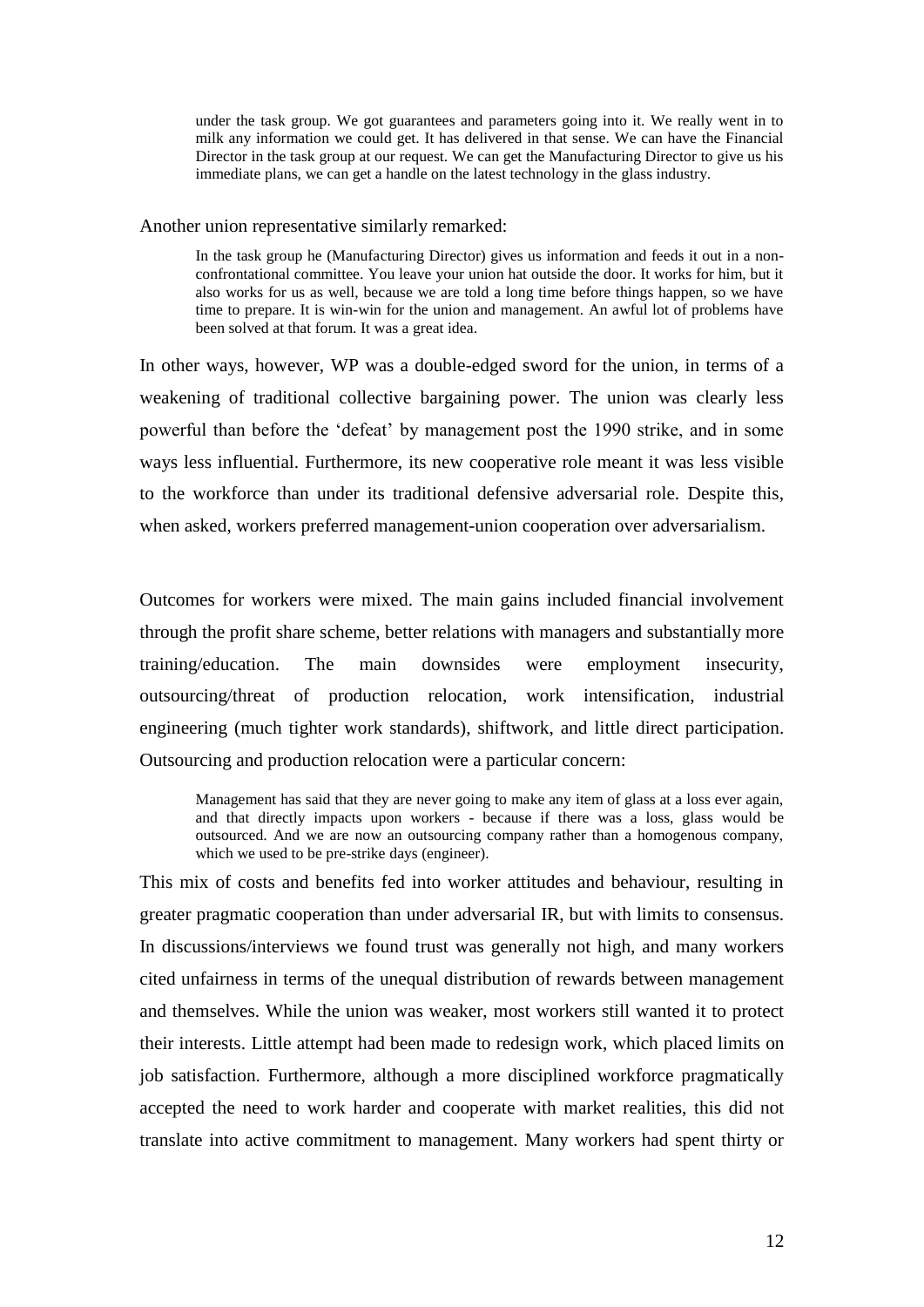more years with the company and saw it as 'theirs'. Loyalty to the company and commitment to management are two different things. A cutter commented:

I am very proud of working for Waterford Crystal. I have given my whole life to the bloody place. But it is hard to say, overall, how committed I am. There is a feeling now that you are just a number in here. I do the work to the best of my ability and then leave.

In sum, the balance of mutual gains favoured management, and the union also secured notable gains. However, while there were important gains for workers, these were offset by negative experiences of work relations. The main contextual conditions promoting a (partial) balance of mutuality were top management support; efforts by all parties to add value to achieve higher performance and management partially implementing workplace stakeholding by adopting new IR/HR practices (notably strategic management-union partnership, profit share, training, better communications). But there were limits to mutual gains because WP was truncated and offset by competing pressures. Despite some tinkering, traditional hierarchical structures largely remained intact and key partnership elements were missing (notably employment security and job participation). The lack of direct involvement, especially, meant participation was largely confined to representative partnership and information provision. Workers also perceived that financial rewards were too heavily skewed towards top management, raising the issue of fairness. In short, WP was not sufficiently institutionalised and vertically aligned. Also, management control policies, notably the threat of outsourcing/production relocation, generated workforce insecurity and constrained the balance of mutuality.

Ultimately, the WC partnership was not sustained, though it lasted ten years. WP was a victim of various external and internal pressures. Since 2003, there has been a move back towards unilateral management control and concession bargaining, influenced by a 'new crisis'. Crucially, partnership's demise was caused by acute deterioration in the company's competitiveness and an unfavourable dollar-euro rate, culminating in job losses, cost-cutting, pay freezes, and outsourcing. Another factor influencing partnership's demise was that the senior managers responsible for its operation had left by 2002, and some new managers seemed less inclined to maintain partnership when confronted by serious competitive difficulties. This raises the issue that, without succession planning, voluntary WP is vulnerable to collapse when key management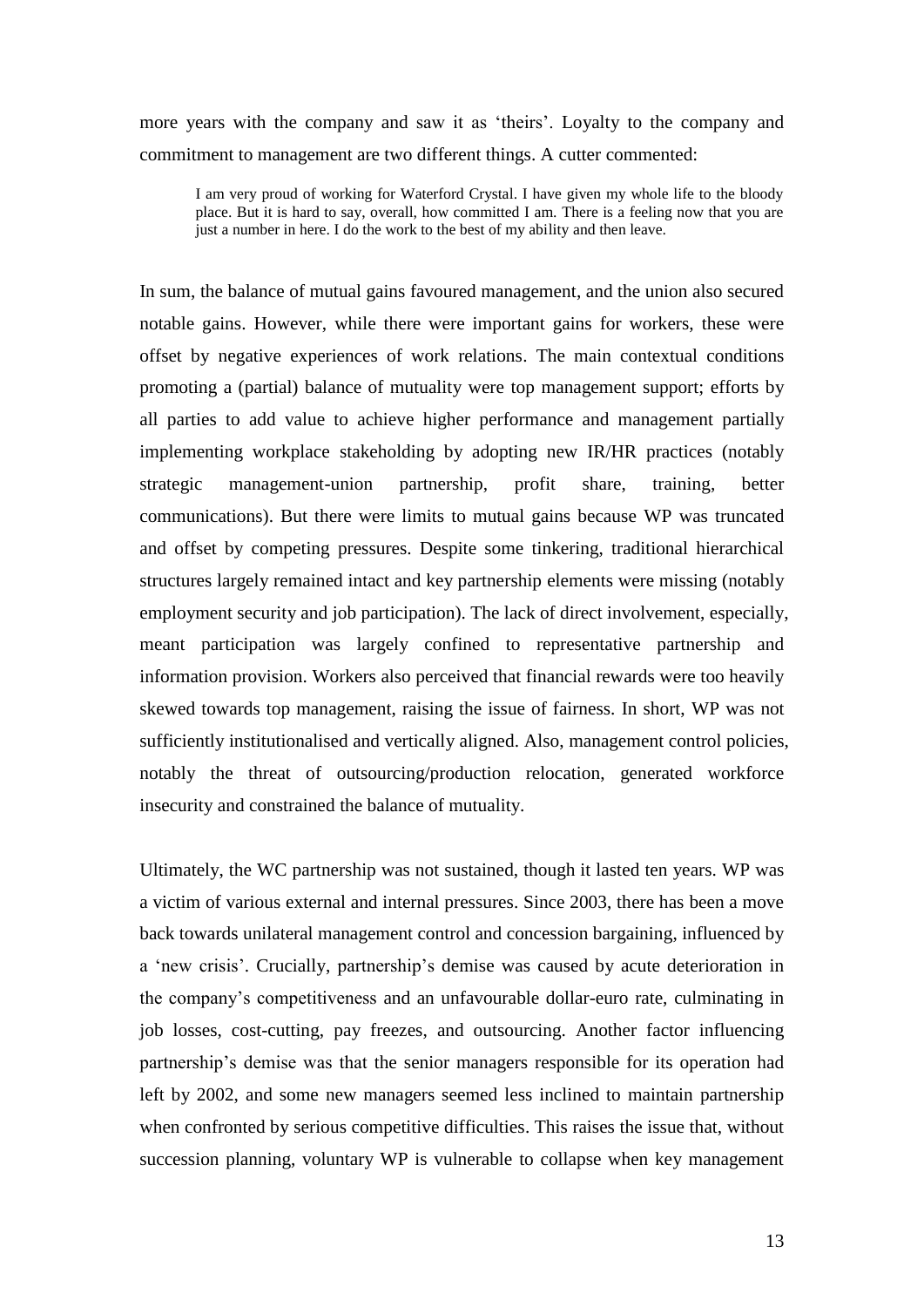(or union) supporters leave. A third factor was that WP was not sufficiently institutionalised to survive 'pivotal events' in relation to a new crisis and senior management turnover. In short, the conditions supporting partnership were too weak to counteract the pressures undermining it. It illustrates the difficulty of sustaining voluntary WP in the face of environmental turbulence and weak institutional supports.

### *Aughinish Alumina*

### *Background and historical legacy*

Aughinish Alumina Limited (AAL) is an alumina refinery producing 1.5 million tonnes of this single product annually. The alumina is extracted from the raw material bauxite (imported from Africa) using continuous process technology and subsequently exported. Production commenced in 1983. AAL is situated in the Shannon estuary in southwest Ireland. Significantly, the capital intensive single product plant means production relocation is unlikely. For many years, AAL was owned by Canadian multinational Alcan, and then Swiss MNC Glencore. Since 2007, AAL has been owned by Russian MNC, United Company RUSAL. AAL management enjoy relative autonomy from corporate  $HQ - so long as the plant$ remains profitable. AAL's main competitors are in Australia, South America, Canada, and Jamaica. Cost containment, quality, technological innovation, and people development are all deemed important for AAL's competitiveness. AAL employs 435 people, compared to 800 in 1983. Some 70% of the workforce is unionised (the breakdown is roughly 300 unionised industrial workers and 130 non-union staff). There is a multi-union structure. Instrument/electrical technicians are represented by the Technical, Engineering Electrical Union (TEEU), fitters by the TEEU and *Unite*, and operators by the Services Industrial Professional and Technical Union (SIPTU).

Two distinct periods of employment regulation are evident at AAL: the 'adversarial' and 'pragmatic partnership' phases. The adversarial period lasted from the opening of the plant in 1983 until 1993. IR was very antagonistic, with extensive conflict and numerous grievances. A highly bureaucratic and dictatorial management style generated worker alienation and minimal compliance to management goals. Management and unions engaged in adversarial bargaining, and high overtime payments bought workforce compliance. Management had made little attempt to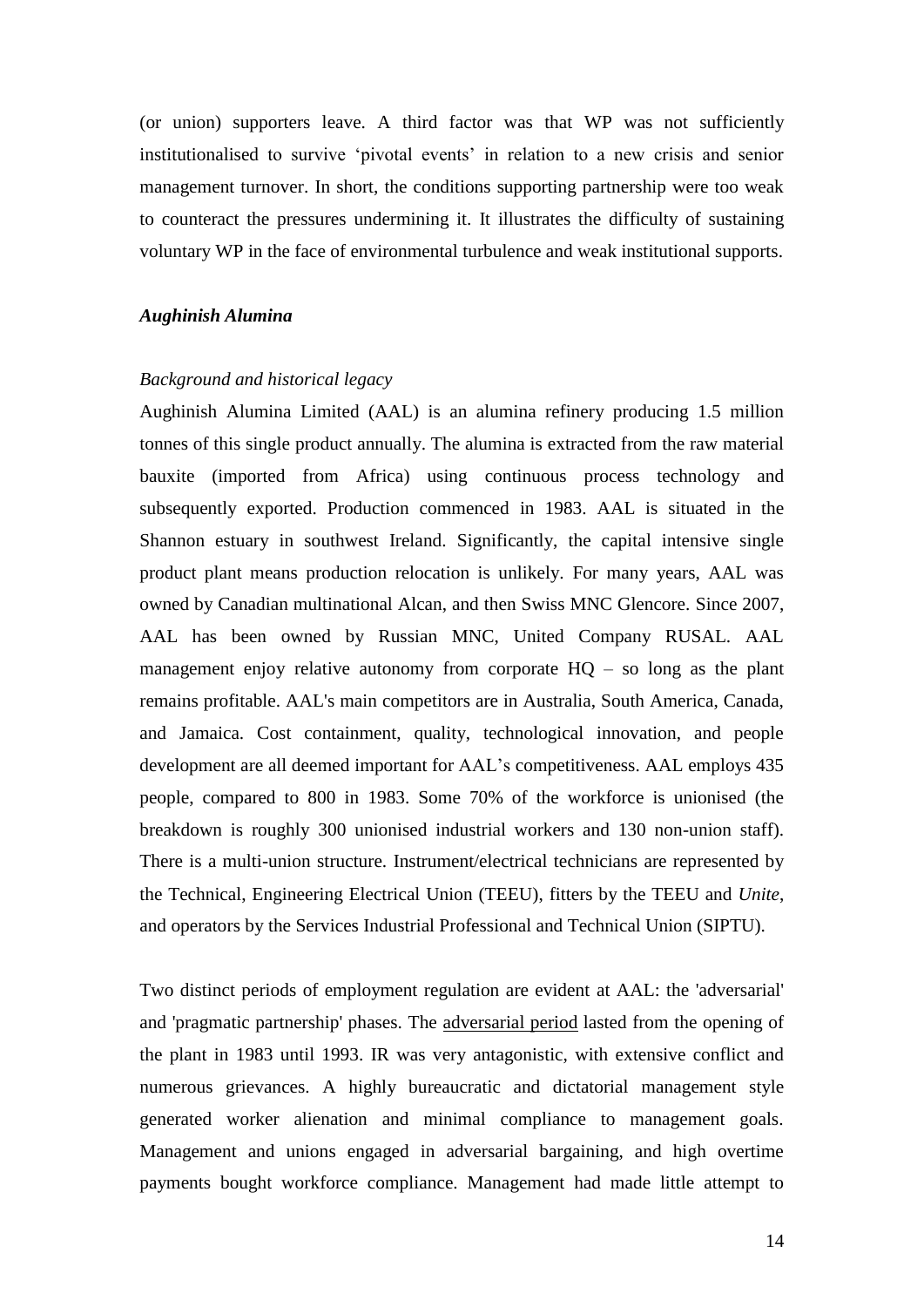contain costs since production commenced in 1983, which eventually brought the plant to the brink of closure.

The situation came to a head in 1992, and AAL senior management developed a fiveyear 'Business Plan'. Significantly, a new Managing Director was appointed in 1992, who was far more decisive than previous MDs. The MD and his new management team felt they had no option but to unilaterally take coercive remedial action to save the plant. The first major initiative was a redundancy programme in October 1993, cutting the workforce from 580 to 435. The redundancies occurred in a crisis situation with little union resistance. While it was hard-line management, it ensured the plant's survival and provided the catalyst for partnership.

After administering the coercive shock of redundancy/cost-cutting, management rolled out other aspects of its 'Business Plan' in late 1993, a central component of which was co-operative relations with workers and unions ('pragmatic partnership', 1993 to date). The adoption of partnership at AAL is attributable to a complementary cluster of antecedent conditions. The coercive 'shock' of crisis and mass redundancy provided the initial catalyst, but the adoption of WP was then promoted by a combination of factors, notably: rolling out more progressive elements of the new business plan; improved competitive conditions; explicit top management support for WP; strong unions and capital intensive continuous process technology.

Crucially, while competitive crisis provided the initial shock, subsequent moves towards cooperation were promoted by local management devising a coherent 'Business Plan' which enabled AAL to win investment from its multinational owner. Additionally, competitive conditions gradually improved - otherwise it would have been difficult for partnership to take root. Having secured acceptance from its owner for the Business Plan, local management unilaterally and radically re-structured AAL in late 1993, and the organisation became much flatter. Major efficiency improvements were made to the production process, which helped to improve product continuity and quality, and lower costs. Another factor promoting WP was capital intensive continuous process technology, which was conducive to worker autonomy. To align IR with new business/production strategy, management began cultivating collaborative relations with the unions to secure workforce consent to change. Union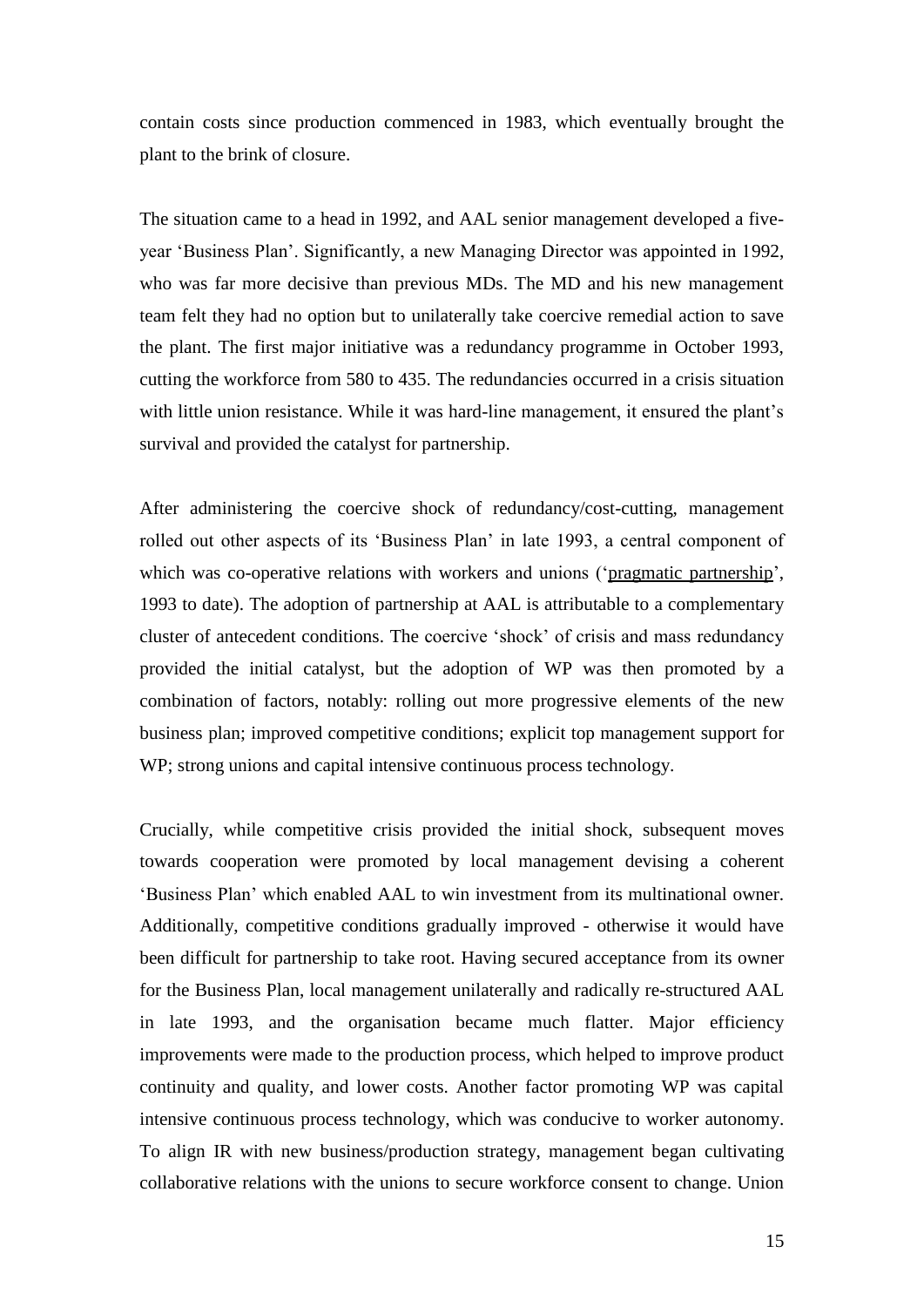marginalisation was not considered viable because the workforce was highly unionised. Management gradually rolled out a full bundle of complementary mutual gains practices: semi-autonomous teamwork, informal management-union partnership, annualised hours, gainsharing, two-way communications, single status, training, and an employment security clause. Accordingly, unlike WC, AAL had a full partnership bundle. This cluster of complementary conditions meant management and other stakeholders believed the benefits of attempting cooperation outweighed risks. Adversarial IR was no longer seen as viable. Alternative avenues to WP were therefore closed off.

Turning to the practical nature of WP, union-management partnership functions on a largely informal basis. There is no permanent formal partnership forum such as the 'task group' in WC. Instead, a series of ad hoc informal issue-based partnership teams examine significant business/employment issues. The partnership arrangements consist of joint consultation over operational and strategic-level issues, as well as elements of joint decision-making. WP operates in parallel with traditional collective bargaining.

The first step towards co-operative relations began in late 1993, when management adopted mutual gains bargaining principles and values, explicitly based on ideas by Fisher and Ury (1999). The first principle involves separating people from problems; the second involves focusing on interests rather than positions; the third involves developing options for mutual gain; the fourth is that results be based on some objective criteria, so agreement reflects some fair standard independent of naked power. Building on this, management then established informal issue-based representative partnership teams. The most significant management-union initiative is a Joint Steering Committee known as a 'Business Performance Improvement' (BPI) Team, which focuses on strategic challenges. The BPI Team has provided unions with input into strategic decision-making, particularly in formulating five-year business plans. A senior manager remarked:

Every couple of years we do a five-year business strategy plan. Up until the BPI initiative started that would have been done by management. The challenge for us was how do we look at the future in terms of the next five years jointly? That is where the BPI came from. It is joint involvement in strategic planning. The challenge for the BPI now is how to get everyone involved. You don't want the managers and the unions now on it to become an elite group.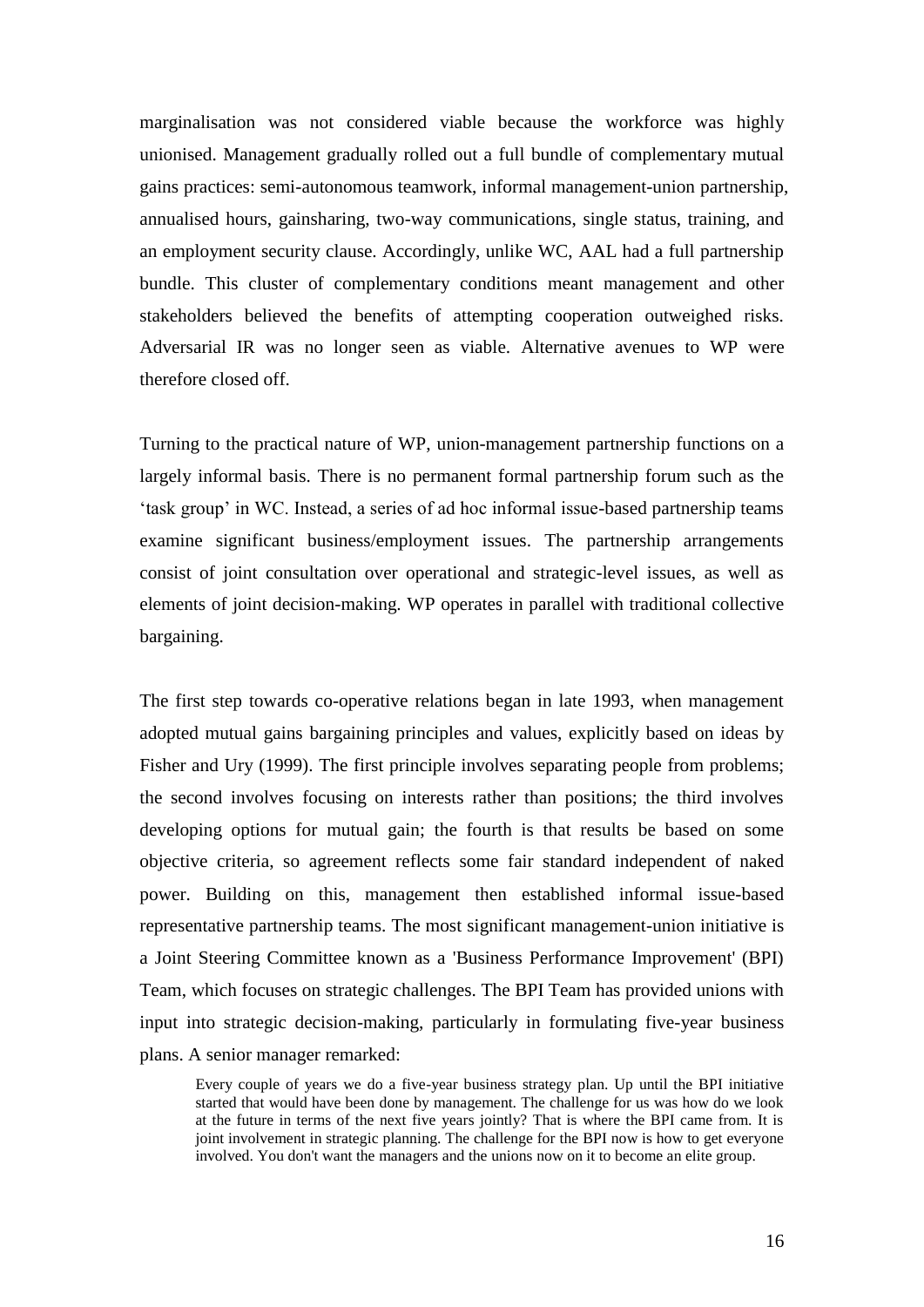The objective of the BPI team is to find ways of increasing company margins through revenue creation and cost reduction. The BPI team has reviewed current business performance against best practice and created ideas to improve performance. It has also reviewed production targets, safety targets, technical issues, and means of improving margins through value-added people development. Membership of the BPI team comprises shop stewards, management, engineers and staff. BPI sub-groups also exist. A joint incentives group examined gainsharing, with a remit to devise incentives promoting a stakeholding culture, facilitate productivity increases, and allow workers to share gains. A second sub-group is a 'joint key performance indicators group', with a remit to devise acceptable performance indicators in the plant's five business units.

Management also enhanced direct worker participation by rolling-out an advanced form of semi-autonomous teamwork giving workers considerable autonomy over work decisions. A senior manager remarked:

It won't be a formalised acknowledgement of autonomy. It is more informal. For instance, we have a team that takes out large transformers on their own. Its very complicated work with very low levels of facilitation… For the night shift and the weekends there is one staff person here and the plant functions. The plant is 5 kilometres long and 1 kilometre wide, and there are ships coming in. The industrial workforce handles it.

Direct supervision was removed and a small cohort of facilitators now plays an indirect role as trouble-shooters and coaches for teams as necessary. The scope of employee involvement in teams range from fairly minor issues, including scheduling holidays, to issues like controlling budgets, recruiting new team members and acting as first line of discipline, which would have traditionally been controlled by supervisors. Furthermore, although the nature of work tasks has changed little, teams now have significant control over their work, including scheduling, allocation and pace of work. Work schedules are drawn up during a weekly team meeting between planners, maintenance people and operators. The operator then communicates work schedules to other team members, and teams then decide how schedules are allocated and at what pace they work. A shop steward stated: "the difference now is we decide how we can best carry out the work, we decide the work process".

Another key mutual gains initiative was the introduction of an 'annual hours' scheme in 1996. Annual hours were strategically introduced to improve the efficiency and productivity of working time and, in particular, to end the highly costly overtime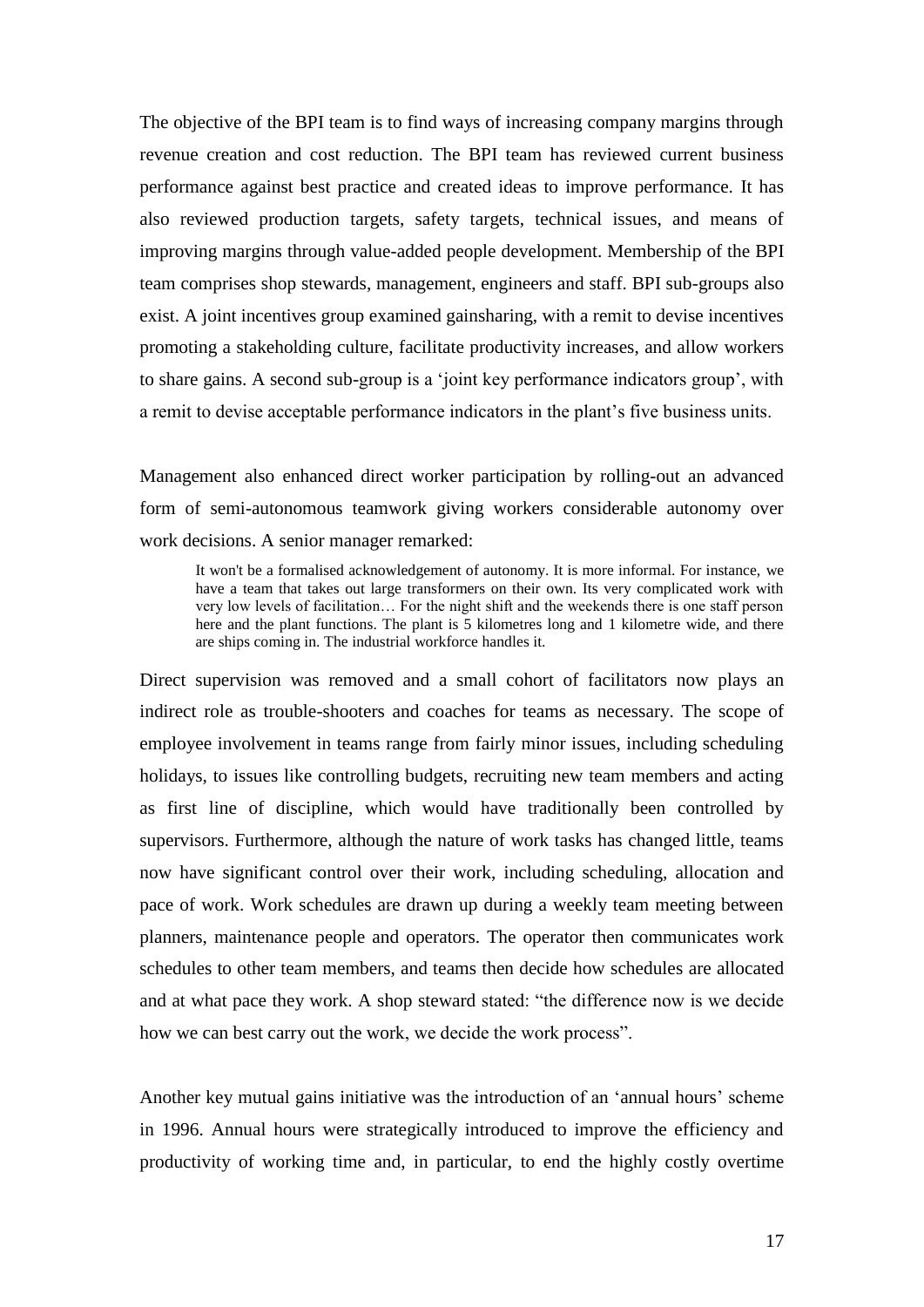'culture'. Annual hours at AAL is based round the payment of a fixed basic salary that incorporates payment for extra hours (reserve hours) that may have to be worked in various circumstances. Overtime has gone.

Crucially, moves towards WP did not mean management abandoned control. Rather, management moved away from reliance on direct controls, such as close supervision, towards more indirect controls, notably performance targets and technical controls. A senior manager described the balance between management control and worker autonomy:

I think we had a lot of control and supervision traditionally. In 1993, when it went to a teamwork organisation a lot of people misunderstood that to be no control. So we have had to come back. They might even see me today as coming back - he is far more into control. But I see it more as a balance. If you have all control it won't work. If you have no control it won't work. It is important to know what to intervene on and what not to intervene on and that is what separates a good manager from a bad one. Our basic premise is that we trust the employee. We don't have heavy supervision. But what goes with that is a certain responsibility.

In terms of the balance of mutuality, management have secured many gains from partnership, notably greater legitimacy, increased productivity, innovative behaviour, lower costs, much less conflict, reduced accidents, and less absenteeism. Productivity has increased substantially. In output per person terms, the workforce was reduced to 435, but a much greater volume of alumina is produced (from 1 million tonnes per year pre-1993 to 1.5 million tonnes in 2001). In a continuous process plant it is difficult to disentangle the impact of improved technical efficiency from less tangible people management changes, but partnership has undoubtedly contributed to productivity improvements. Workers are working harder, but also smarter. The personnel manager commented:

It is in workers' interests for the plant flow to stay stable. We have done that through debottlenecking, technological advances, and through people working smarter and making a contribution in terms of their own intelligence and creativity: through making suggestions and being more proactive. We have broken production records in this plant virtually every year. You don't do that unless people are contributing. There is no doubt about it that peoples' contribution has moved us forward and kept us competitive.

Annual hours have generated positive productivity outcomes. It is now in workers' interests to get the job done in less time to avoid working reserve hours. This has aligned worker interests and rewards with company goals, and resulted in greater production continuity, eradication of overtime, cost reductions, and a more stable annual labour budget. Semi-autonomous teamwork has also boosted productivity,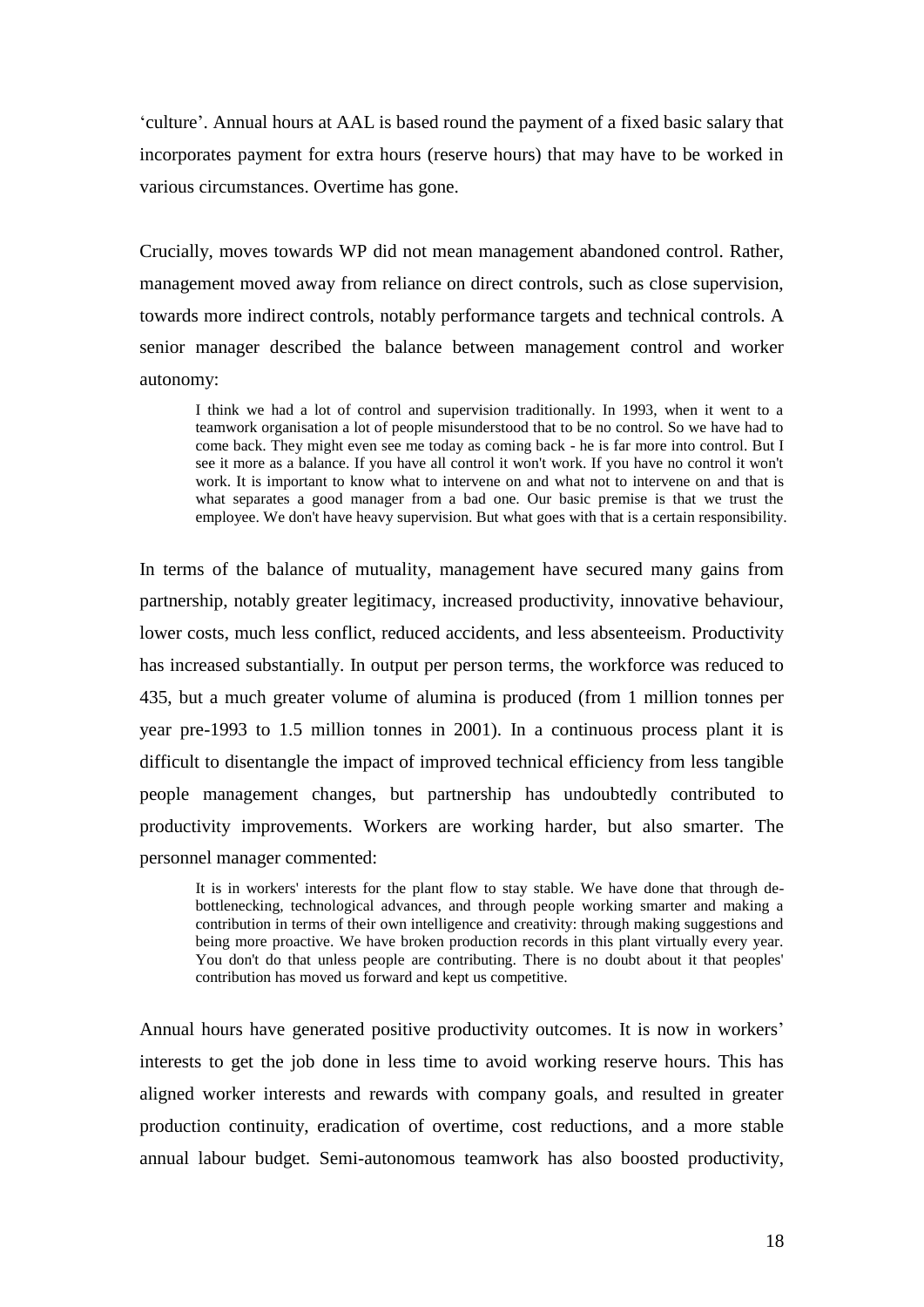because workers are more willing to release discretionary effort to solve problems. The removal of the old 'irritant' of direct supervision has contributed to this behavioural change. Teamwork has brought much greater process continuity. The IR climate is also much better. There has been no industrial action in recent years, and significantly fewer individual grievances. In the adversarial period there were up to 150 grievances per year, whereas now there are only 3 or 4. Accident and absenteeism levels are also down considerably.

Unions also gained from partnership. In particular, the BPI team provides unions with some input into strategic decision-making. A shop steward described gains:

It has definitely improved. In the past it was just adversarial. Now we are looking at broader issues. We are participating in the strategic plan for the next 5 or 10 years. That's a huge change, the BPI long-term plan. Our brief was to look at profits through people, and it was a joint union-management team.

Some union representatives would like to see partnership extend further and be given institutional expression through permanent formal structures. Without stronger institutional support, unions are concerned that partnership could atrophy. However, management prefer to retain informal collaboration with unions. As at WC, partnership is a double-edged sword for unions. They have less power than during the adversarial days, and in some ways are less influential. Also, their new cooperative role means they are less visible to members. Despite this, when asked, workers clearly preferred management-union partnership over militancy, as in the case of WC.

Workers generally responded positively to partnership, a finding at odds with critics in the literature. They were very satisfied with teamwork, found their jobs more interesting, and said relations with managers had improved. The following comment illustrates the gains workers associate with teamwork:

We have a team rep position that rotates once a month. We all do it. We have good freedom. Now if I need any clothing or equipment I don't have to go through the supervisor, I can just go and get it from stores. Likewise, with holidays we just have a board on the wall.

Worker experiences of new HR practices are also broadly positive. Management are perceived as more willing to share information, and workers are generally content with training, employment security, pay and annualised hours. Worker experiences of management controls were pragmatic. They responded positively to the relaxation of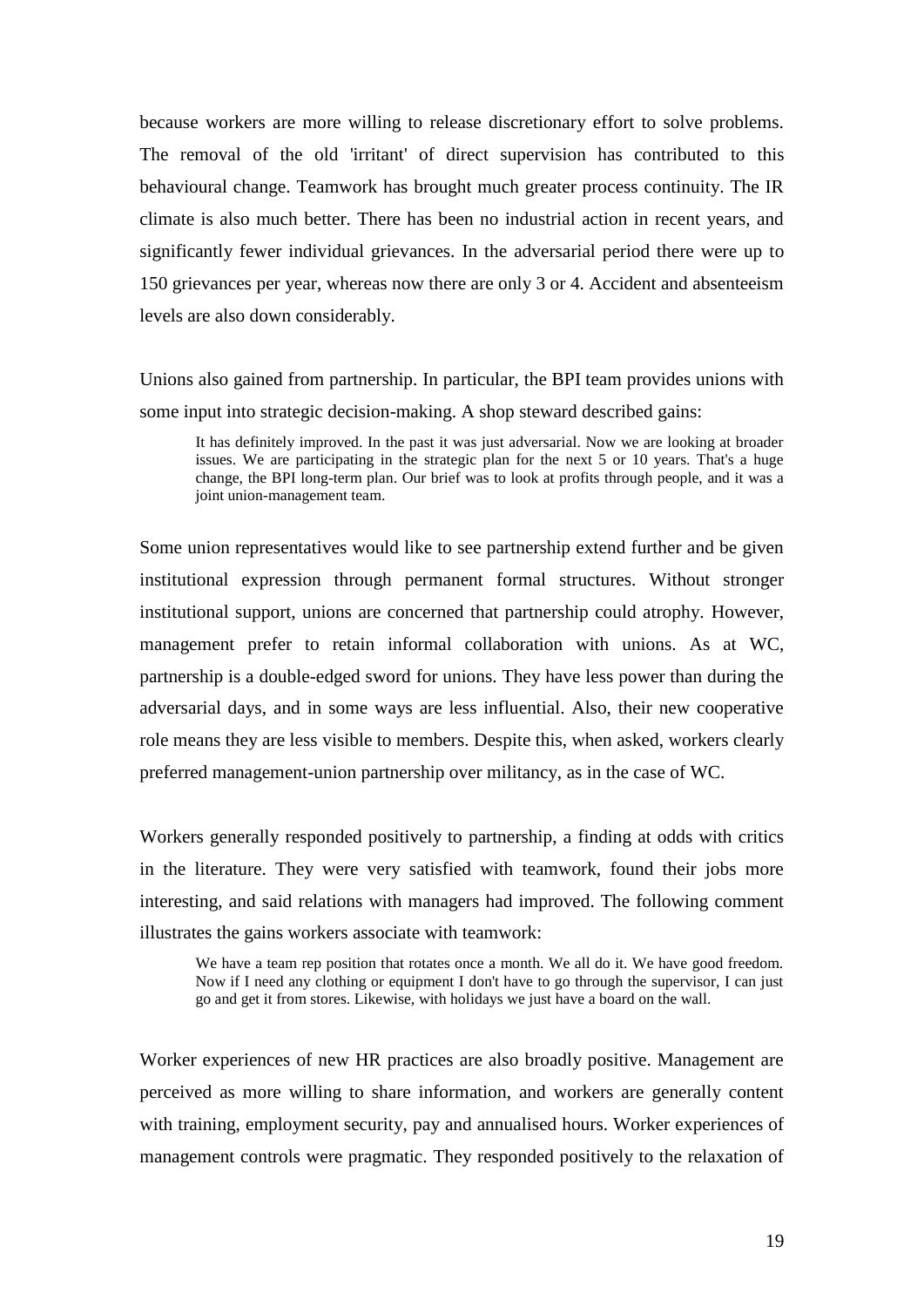direct monitoring, and less arbitrary administration of discipline - factors provoking conflict in the past. However, they are aware of indirect performance controls: advanced technical controls, performance targets, and market pressures. Work effort has intensified, and some workers expressed concerns. But, overall, workers did not object to working 'harder and smarter', and many even welcomed it. This was largely because management is perceived to be more competent at organising production, together with workers' desire to avoid working reserve hours. In short, workers believe their interests are best served by working smarter. But workers also experienced some negative elements and, therefore, there are some costs for workers, even where WP is well-developed – a fact downplayed by advocates. First, some workers felt direct supervision was creeping back. Second, tensions existed in some teams due to timekeeping abuses and certain people not 'pulling their weight' and a perception that management had neglected this. Also, some workers referred to insufficient promotion opportunities in a flat structure.

Overall, worker gains far outweighed any negativity, which fed through into attitudes and behaviour. WP had a positive impact on management-worker relations. The overriding view is that management is competent, generally treats workers fairly, and the organisation of production is more coherent. An operator commented:

The management team is now more in tune with the workforce and are more prepared to listen to what they have to say. It is a better style of management than the confrontational approach. Before it was just them against us.

Through detailed interviews/conversations with workers, we sensed that trust has risen substantially, though not everywhere. Most workers also reported high job satisfaction, and many are motivated to make an extra contribution beyond that expected. However, a small minority of workers only offer minimal compliance, and still harbour reservations about management. Workers generally felt that union influence has decreased, but most felt they still need unions to prevent potential management exploitation. Thus, there is still some sense of 'them and us', and workers retain some distance from management.

In sum, the balance of gains at AAL was relatively equally divided between management, workers and unions. The main contextual conditions promoting an equal balance of mutuality were top management support, efforts by all parties to add value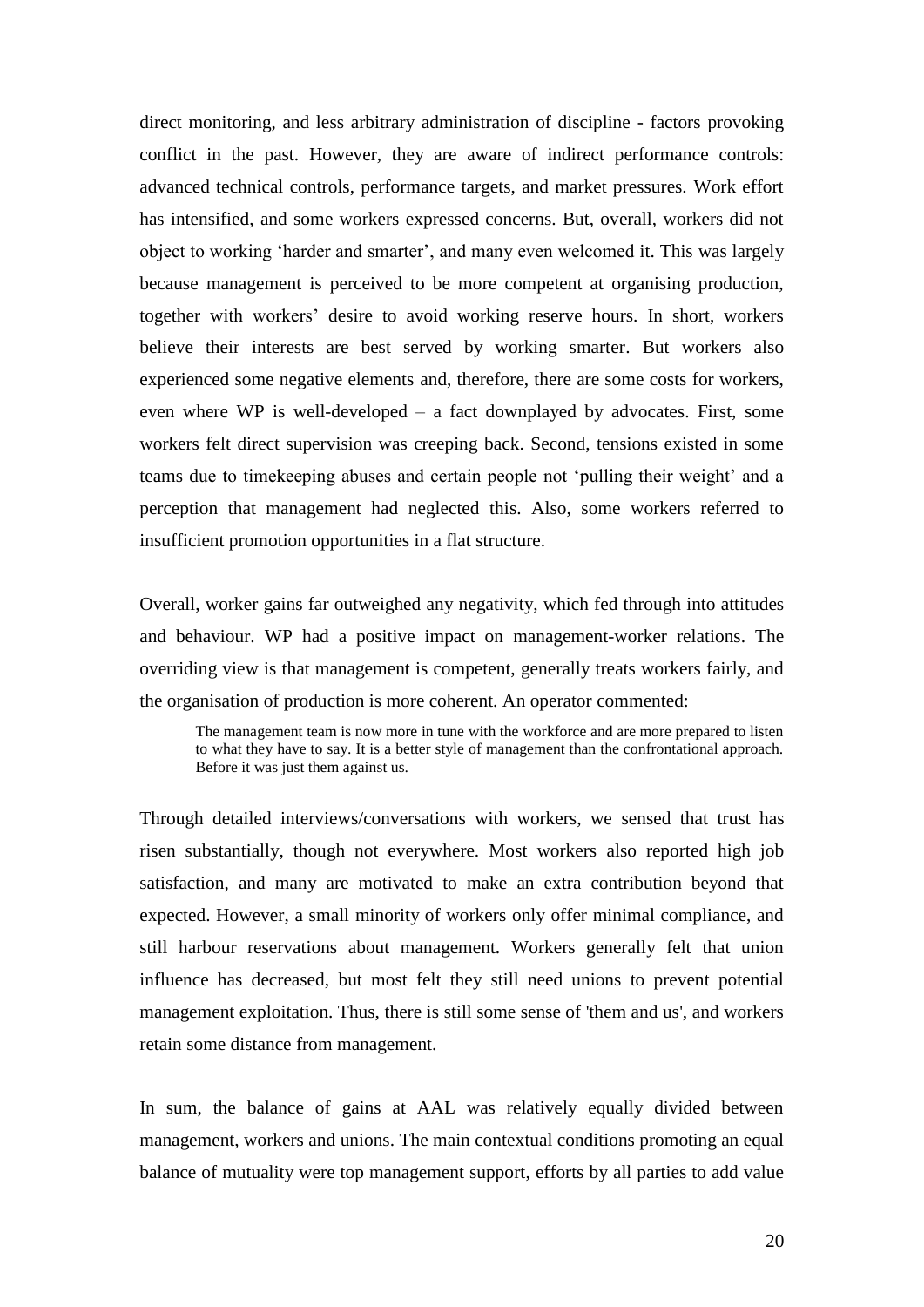to achieve higher performance, combined with management striving for fairness, and management consciously implemented stakeholder governance by adopting new IR/HR practices (notably strategic management-union partnership, information & consultation, semi-autonomous teamwork, annualised hours, gainsharing, employment security, single status, training). The organisation was radically redesigned to facilitate this stakeholder model. Therefore, partnership at AAL was vertically aligned from top to bottom, although unions wanted stronger institutional protections for cooperative arrangements. Managerial control policies were not so pronounced as to undermine the balance of mutuality.

In terms of sustainability, the AAL partnership has now lasted fifteen years. The following external and internal conditions have underpinned the durability of partnership: relative insulation from market pressures; continuity in top management and union support; quite strong internal institutionalisation of WP; and capital intensive continuous process technology. First, AAL faces competitive challenges like most companies, but it enjoys relative insulation from market forces, and has not faced a crisis since before WP was adopted, which has enhanced sustainability of WP. Second, AAL has not faced a senior management (or union) succession crisis – most of the key supporters of partnership remain. Competent management choices have been crucial for sustaining partnership. Third, WP is quite strongly institutionalised and vertically aligned at AAL, though unions would like to see stronger protections for representative forums. Finally, continuous process technology enhanced the durability of WP. Put simply, management are unlikely to relocate such an expensive capital intensive continuous process plant. In sum, the conditions supporting WP at AAL were strong enough to sustain it.

### **Discussion and conclusions**

#### *The antecedents and practice of partnership*

The first question we raised is what are the antecedents and practices associated with WP and has it displaced management control? In terms of its antecedents, partnership's emergence at WC and AAL was attributable to a 'complementary cluster' of conditions present in both firms. Crucially, while competitive crisis provided the initial 'shock effect', the subsequent emergence of WP was promoted by improving market conditions. Without this, it would have been very difficult for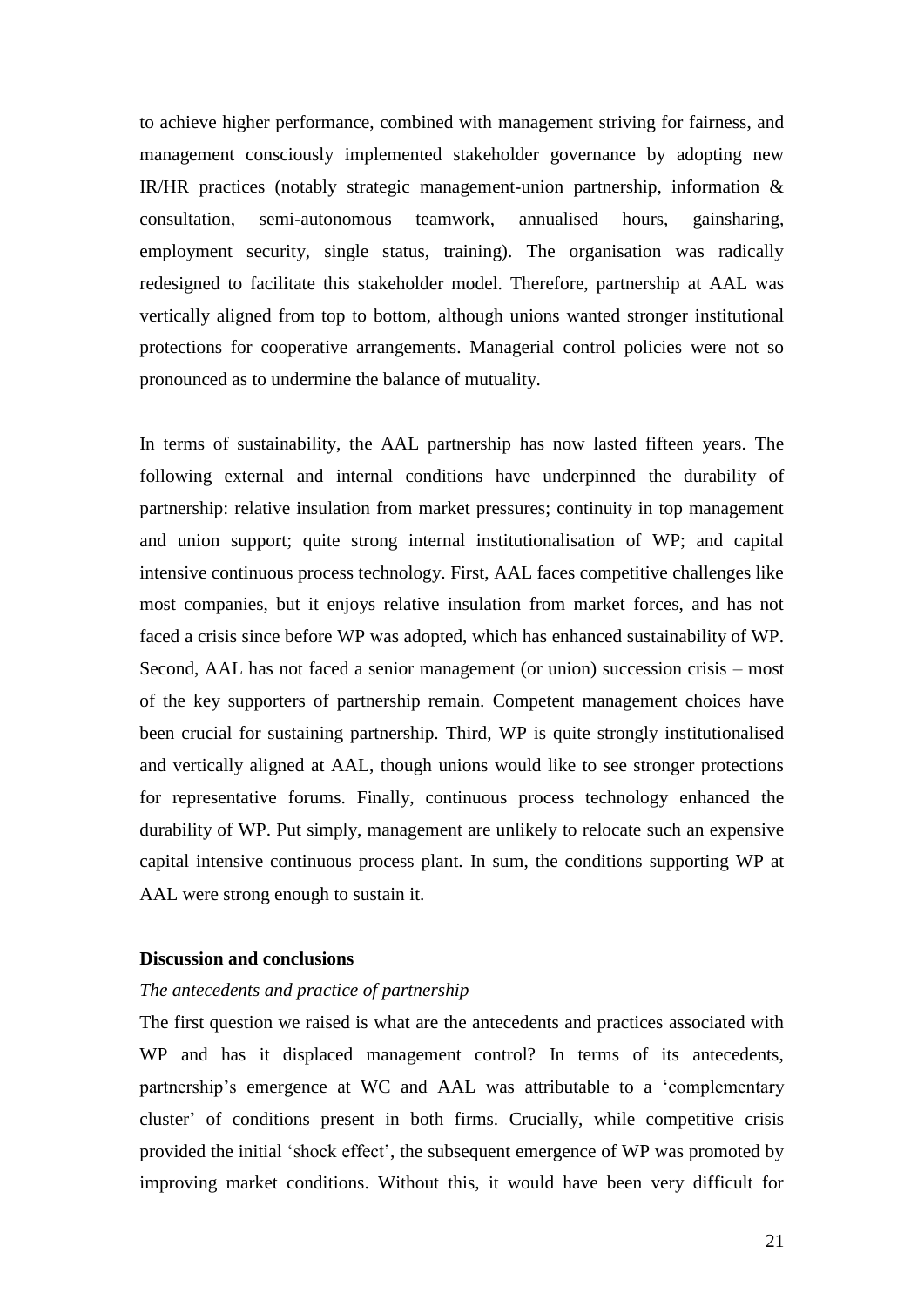partnership to take root. Another key antecedent was that both firms implemented new business strategies emphasising quality (of product, workforce skill etc) not just cost, and both developed advanced technologies (continuous process technology at AAL was especially conducive to WP). Significantly, both companies had new senior management teams willing to risk cooperation with unions/workers. Strong unions were also a factor and unions ready to engage in a 'new' approach to IR. Given both plants were highly unionised, management pragmatically concluded that forcing change was not conducive to developing high-value added competitive strategy. Together, these conditions meant management and other stakeholders - including owners and shareholders - decided the potential of cooperation outweighed the risks. Continuation with adversarial IR probably spelled closure, so alternative avenues to WP were closed off.

Turning to the practices associated with WP, to complement new competitive strategies, both firms introduced representative partnership forums providing unions with inputs into operational decisions and, in some instances, business strategy. A crucial difference is that the partnership bundle was more complete at AAL. AAL had advanced teamwork, reinforced by annualised hours, gainsharing, single status, and employment security. In contrast, key mutual gains practices were absent at WC. Also, AAL implemented a flatter organisational structure, dispensing with most management layers, whereas WC remained hierarchical with traditional work organisation largely intact. Comparing the AAL partnership with the now defunct Aer Rianta 'Compact' (cf. Roche and Geary 2006), representative partnership was more advanced at Aer Rianta, but the opposite applied to direct worker participation and HRM, where the AAL bundle was more advanced. Meanwhile, WC had an innovative form of representative partnership, but weak direct participation. Neither of our cases matched the Saturn experiment (cf. Rubinstein and Kochan 2001), but this arguably sets the bar too high, given that cooperation at AAL and WC was about pragmatic choices in uncertain economic times. Nevertheless, our findings illustrate the importance of institutionalising integrated bundles of representative partnership, direct participation, HR practices, if WP is to take root and prosper (cf. Guest and Peccei, 2001; Kochan and Osterman, 1994).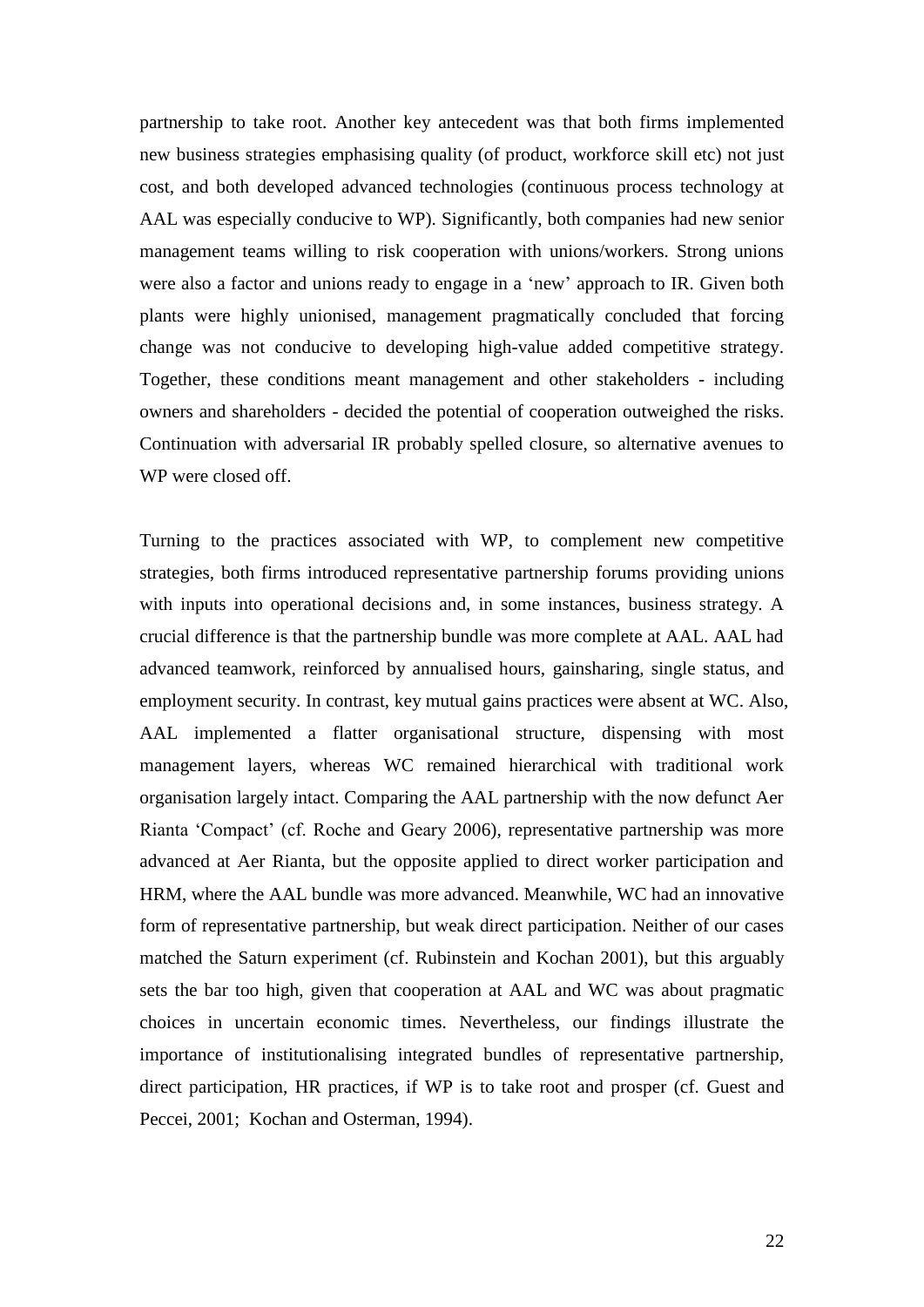Partnership at WC and AAL constituted a new means of managing contradictions in the employment relationship and negotiating workplace order. Management control was not displaced, but re-cast in new guises. Cooperation and control co-exist 'in contradiction' (cf. Edwards, 2003), a fact neglected by some WP advocates. Requirements to exert control were less pressing at AAL, as competitive pressures were not as acute as in WC. It was also significant that AAL had continuous process technology conducive to worker autonomy. In contrast, the WC production system was not continuous process and thus more susceptible to outsourcing - a prominent means of management control.

# *The balance of mutuality*

The second question is does partnership deliver mutual gains for management, unions and workers, and what is the balance of mutuality? We would agree to a certain extent with advocates like Kochan and Osterman (1994) that WP can deliver gains for all stakeholders, but would insert the important caveat that the balance of mutuality varies according to context (see table 2). We found the balance of mutuality was more equal at AAL than WC (in relation to the share of gains accruing to workers).

| Table 2 Balance of mutuality at Waterford Crystal and Aughinish Alumina |
|-------------------------------------------------------------------------|
| Unequal balance of mutuality (for workers) at Waterford Crystal         |

|        | Management                     | Unions                     | Workers                      |
|--------|--------------------------------|----------------------------|------------------------------|
| Gains  | Stability,<br>higher           | Input into operational and | training,<br>Much<br>better  |
|        | productivity,<br>effort,       | some strategic business    | profit<br>sharing,<br>better |
|        | creativity,<br>lower<br>costs. | decision-making, notably   | relations<br>with<br>line    |
|        | higher quality, innovation,    | product strategy. Much     | managers.                    |
|        | lower conflict, reduced        | information<br>&<br>more   |                              |
|        | accidents, less absenteeism.   | consultation.              |                              |
|        | Greater legitimacy.            |                            |                              |
| Losses | Takes a lot of vigilance,      | Less power, less visible.  | job<br>Outsourcing,          |
|        | effort and resources<br>to     |                            | work<br>insecurity,          |
|        | sustain partnership.           |                            | intensification, industrial  |
|        |                                |                            | engineering,<br>unfair       |
|        |                                |                            | reward distribution, little  |
|        |                                |                            | direct participation.        |
|        |                                |                            |                              |
|        | WP eventually collapsed.       | WP eventually collapsed.   | WP collapsed.                |

# *Equal balance of mutuality at Aughinish Alumina*

|       | Management                                                              | Unions | Workers |
|-------|-------------------------------------------------------------------------|--------|---------|
| Gains | Stability, higher productivity, Input into operational and Considerable |        |         |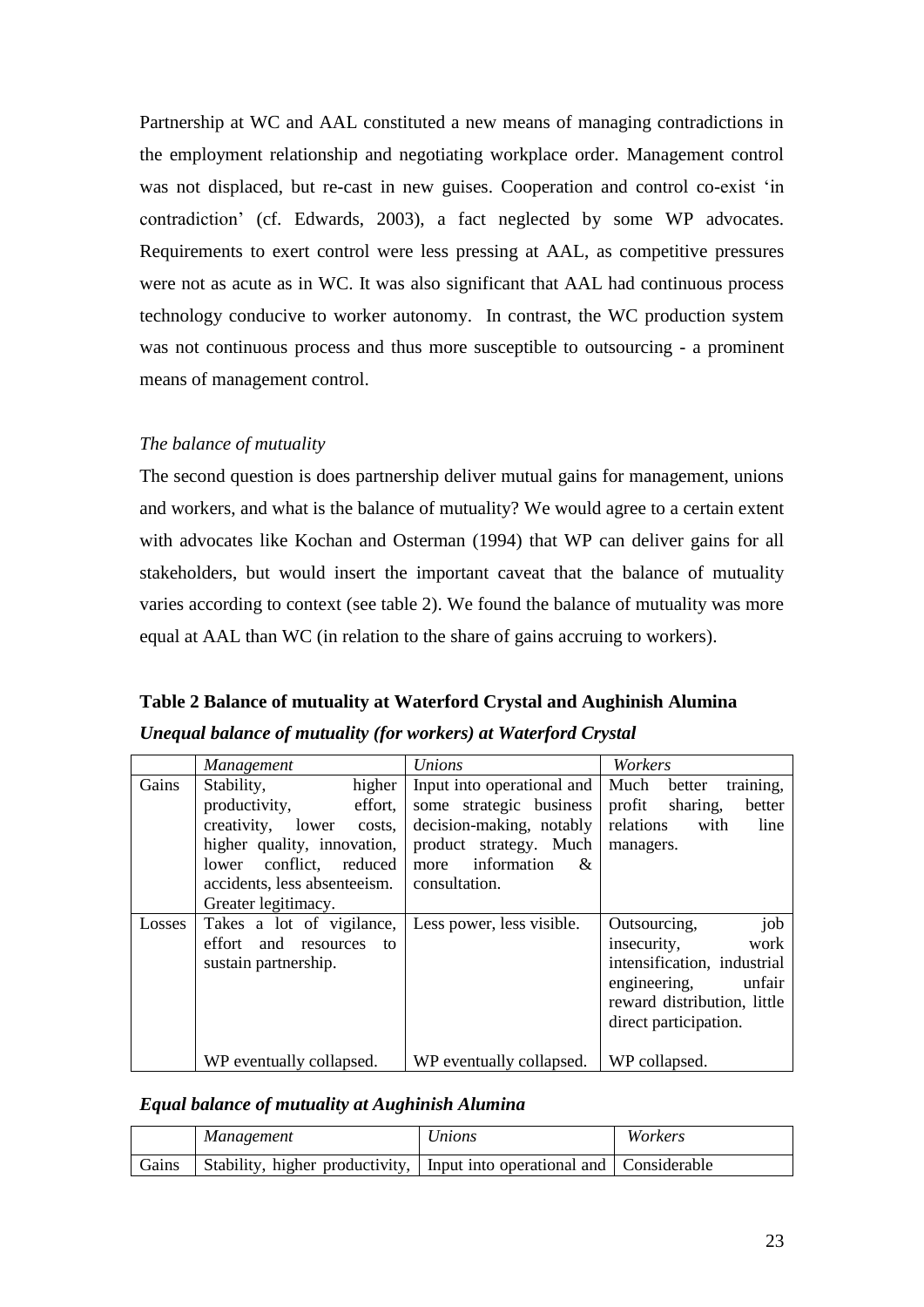|        | effort, creativity, lower costs, some strategic business<br>higher quality, innovation, decision-making. Much advanced teamwork.<br>conflict,<br>reduced  <br>lower<br>accidents, less absenteeism. consultation.<br>Greater legitimacy. | information<br>more                                                       | from<br>autonomy<br>$&$ Annualised<br>hours.<br>gainsharing,<br>job<br>security, single status,<br>fair rewards. |
|--------|------------------------------------------------------------------------------------------------------------------------------------------------------------------------------------------------------------------------------------------|---------------------------------------------------------------------------|------------------------------------------------------------------------------------------------------------------|
| Losses | Takes a lot of vigilance, effort   Less power, less visible.<br>resources to sustain Unions want<br>and<br>partnership.                                                                                                                  | deeper<br>'institutionalisation'<br>$of \sqrt{}$<br>representative forums | promotion<br>Few<br>opportunities,<br>disciplinary issues in<br>some teams.                                      |

Management at both firms benefited from increased productivity/innovation, reduced costs, less conflict, fewer accidents. They also benefited also from the legitimacy, confidence and stability that workplace compromise gave. As Hastings *et al.* (2007) note, the main reason why employers at national level in Ireland have supported social partnership is the stability and confidence it provides. But there was certain costs associated with WP for management at both WC and AAL. In particular, the sustainability of voluntarist partnerships requires ongoing resources, support and vigilance from management. Meanwhile, unions at both firms benefited from influence over business decisions, which did not involve incorporation as critics like Kelly (1998, 2004) suggest. But partnership was also a double-edged sword: unions lost some traditional bargaining power and were less visible. We found that the balance of mutuality favoured management at WC, and the union also secured notable gains. However, while there were clearly important gains for workers (notably extensive training, profit share, and better managerial relations), our findings indicate that gains were offset by negative experiences of work relations/ management controls. In comparison, the balance of mutuality at AAL was more equally distributed in relation to workers. The AAL partnership bundle was more complete and integrated, which affected outcomes (notably worker participation in semiautonomous teams). AAL workers experienced more gains than those at WC, and were less exposed to market forces and managerial controls. Elements of conflict remained in both plants, which is to be expected given the structured antagonism at the heart of the contested terrain of IR (cf. Edwards 2003). In view of our findings, we are more optimistic than critics like Kelly of the feasibility of a balance of mutuality (in specific contexts), but, on the other hand, we believe advocates of WP often neglect contradictions inherent in market economies which can retard mutual gains.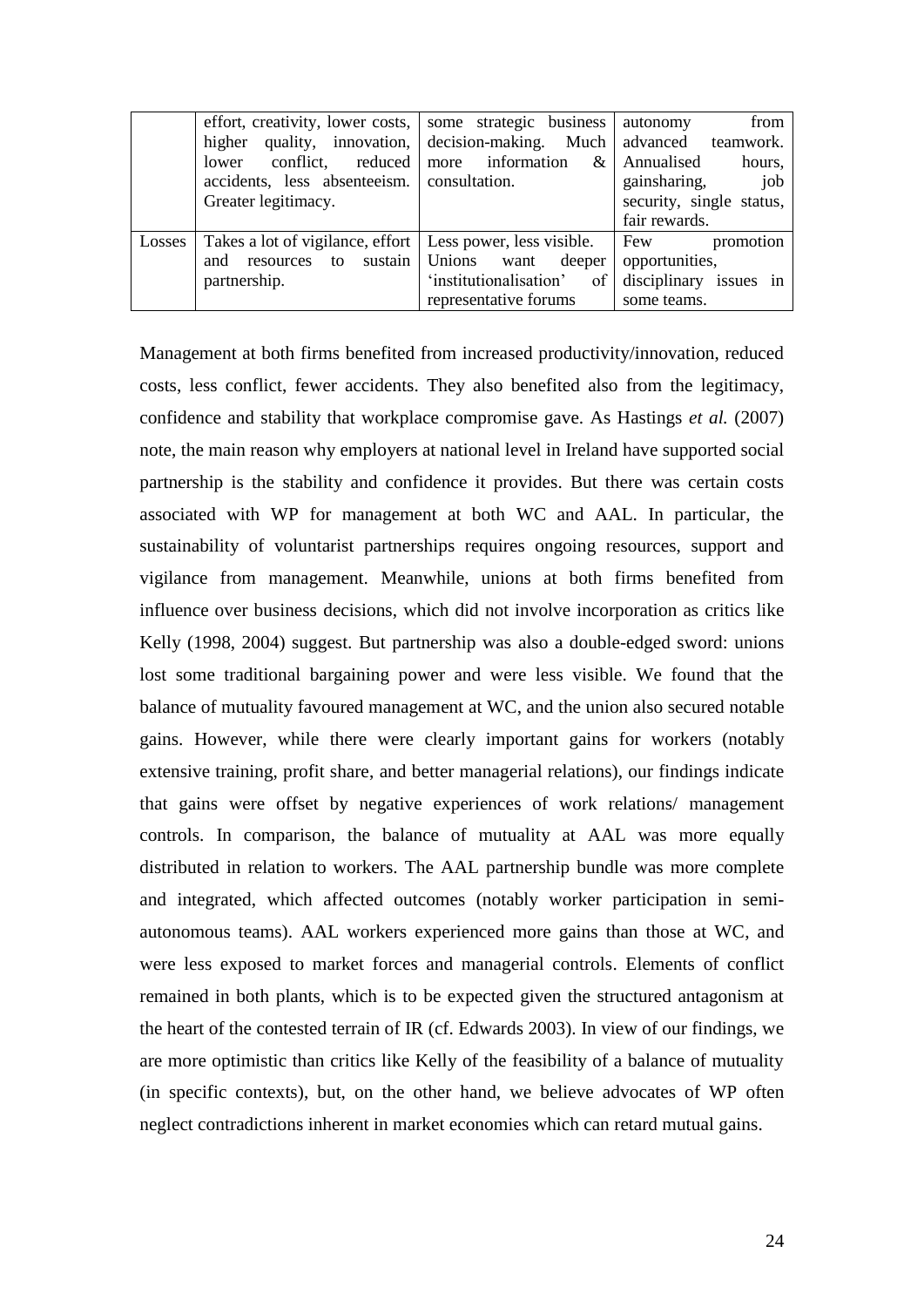#### *Conditions supporting and sustaining mutual gains*

Our third question is how do external and internal contextual conditions influence the balance of mutuality and the sustainability of WP? This links into our fourth question: if mutual gains partnership 'works', why do few employers introduce it? Relating our findings to existing literature, we conclude that the main conditions promoting an equal balance of mutuality are top management support, efforts by all parties enhance firm performance combined with management striving for fairness and internal institutionalisation of vertically-aligned stakeholder governance models supporting proactive worker/union contributions to company performance and accommodating worker interests (encompassing strategic management-union partnership, information & consultation, financial stakeholding, extensive employee participation, employment security, training). In this regard, our findings correspond with existing studies (cf. Kochan and Rubinstein 2000; Roche and Geary 2006) exploring conditions promoting a balance of mutuality. Such conditions were more prevalent at AAL than WC. In particular, there was more evidence that WP at AAL was vertically aligned from top to bottom. Partnership at WC was too restricted to representative level to promote a symmetrical balance of mutuality. Moreover, competitive pressures and managerial control policies were more acute at WC, which were in contradiction to a balance of mutuality.

In terms of sustainability, the AAL partnership has now lasted fifteen years, but the WC partnership broke down after ten. We conclude that the following external and internal conditions underpin the durability of partnership: relative insulation from market pressures; continuity in top management and union support; internal institutionalisation of WP and capital intensive continuous process technology. Taking these conditions in turn, AAL faces competitive challenges, but it enjoys relative insulation from market forces and has not faced a crisis since before WP was adopted, which has enhanced the sustainability of WP. In contrast, WC was more exposed to market turbulence and the demise of WP was ultimately caused by acute deterioration in competitive conditions. This deterioration in market conditions at WC coincided with the fact that the senior managers responsible for partnership had all left by 2002, and new managers were less inclined to sustain WP. AAL has not faced a senior management (or union) succession crisis and most key supporters of partnership remain. This leads to the conclusion that without succession planning, WP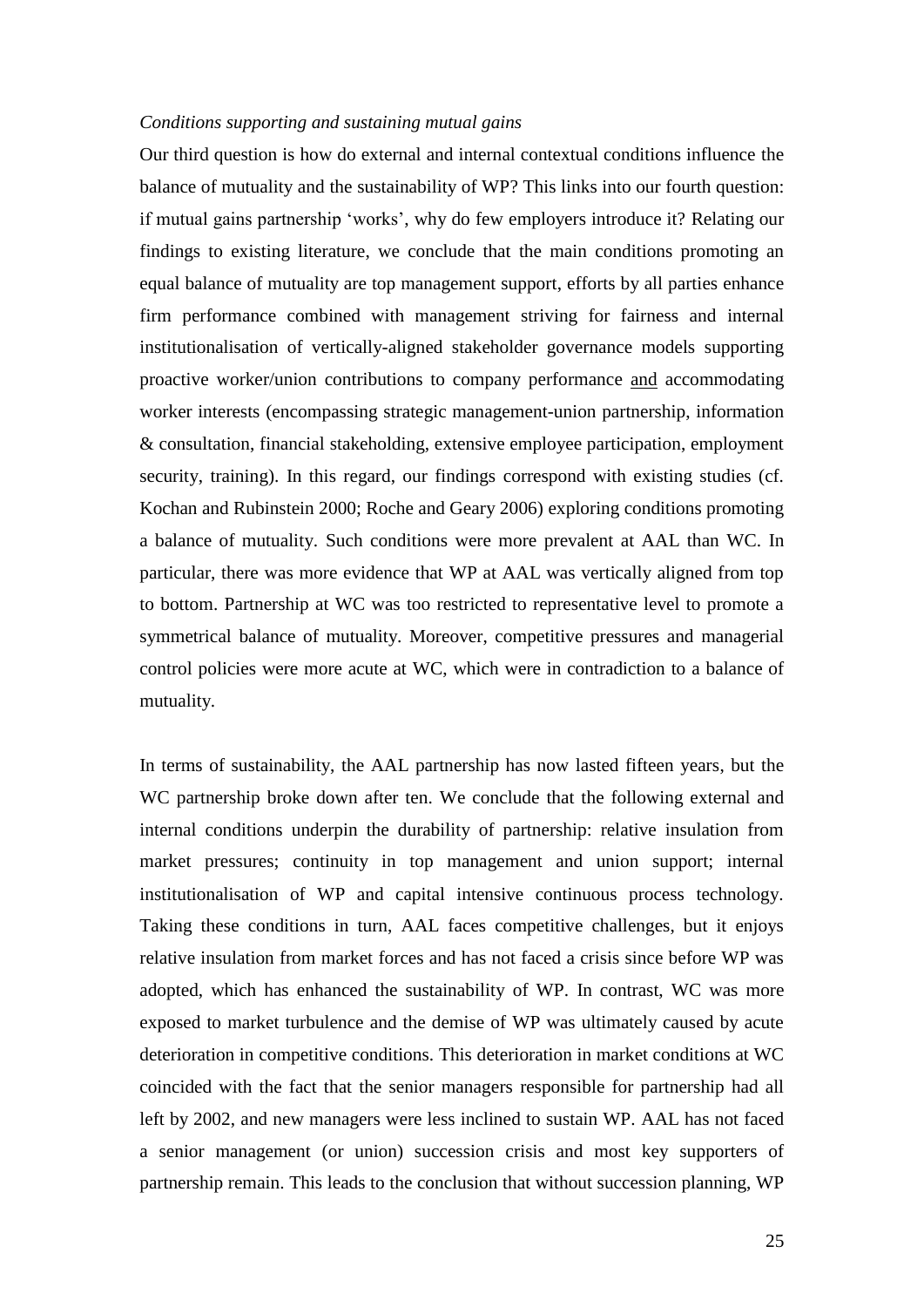is vulnerable to collapse when top management (or union) 'champions' leave. In addition, WP is quite strongly institutionalised and vertically aligned at AAL, though unions would like to see stronger protections for representative forums. In comparison, as we have noted, partnership at WC was largely restricted to representative level. Finally, AAL's continuous process plant rendered relocation unlikely. In contrast, it is easier to relocate production from Waterford Glass. In sum, conditions supporting partnership at AAL were strong enough to sustain it. But, at WC, the forces undermining partnership became stronger than those sustaining it, leading to its breakdown.

More generally, our findings illustrate that it requires quite special conditions for management to insulate workplace productivity coalitions from market turbulence and balance the contradictions of IR. Alternatives to partnership are heightened in historically permissive voluntarist IR systems like Ireland and the UK and many employers may not see a need for partnership, given the availability of less time-and money- consuming alternatives. As Godard (2004) suggests, alternative unilateral management control or 'weak' employee involvement approaches requiring fewer resources are more likely in 'liberal market economies' where cost minimisation dominates. Our evidence supports the argument posited by Belanger and Edwards (2007:713) that conditions generating sustainable workplace compromise in liberal market economies such as the UK, US and Ireland are feasible but rare, and that stronger 'beneficial constraints' are necessary if partnership is to increase and endure - in the form of stronger external institutional supports insulating it from market pressures.

Some might argue that Ireland might contrast the UK and US experience, given its strongly institutionalised tripartite model of national social partnership since 1987, and the existence of a specific institution, the *National Centre for Partnership and Performance* (NCPP, established in 2001) to promote workplace partnership. In reality, this has not greatly increased the incidence of WP largely – we believe – because of permissive nature of the Irish IR system (there have been WP clauses in national agreements but they are 'broad brush' and voluntary, while the role of the NCPP is largely advisory and facilitative). If WP is to increase, a 'reinstitutionalization of pluralism' would be required, but in new forms, whereby the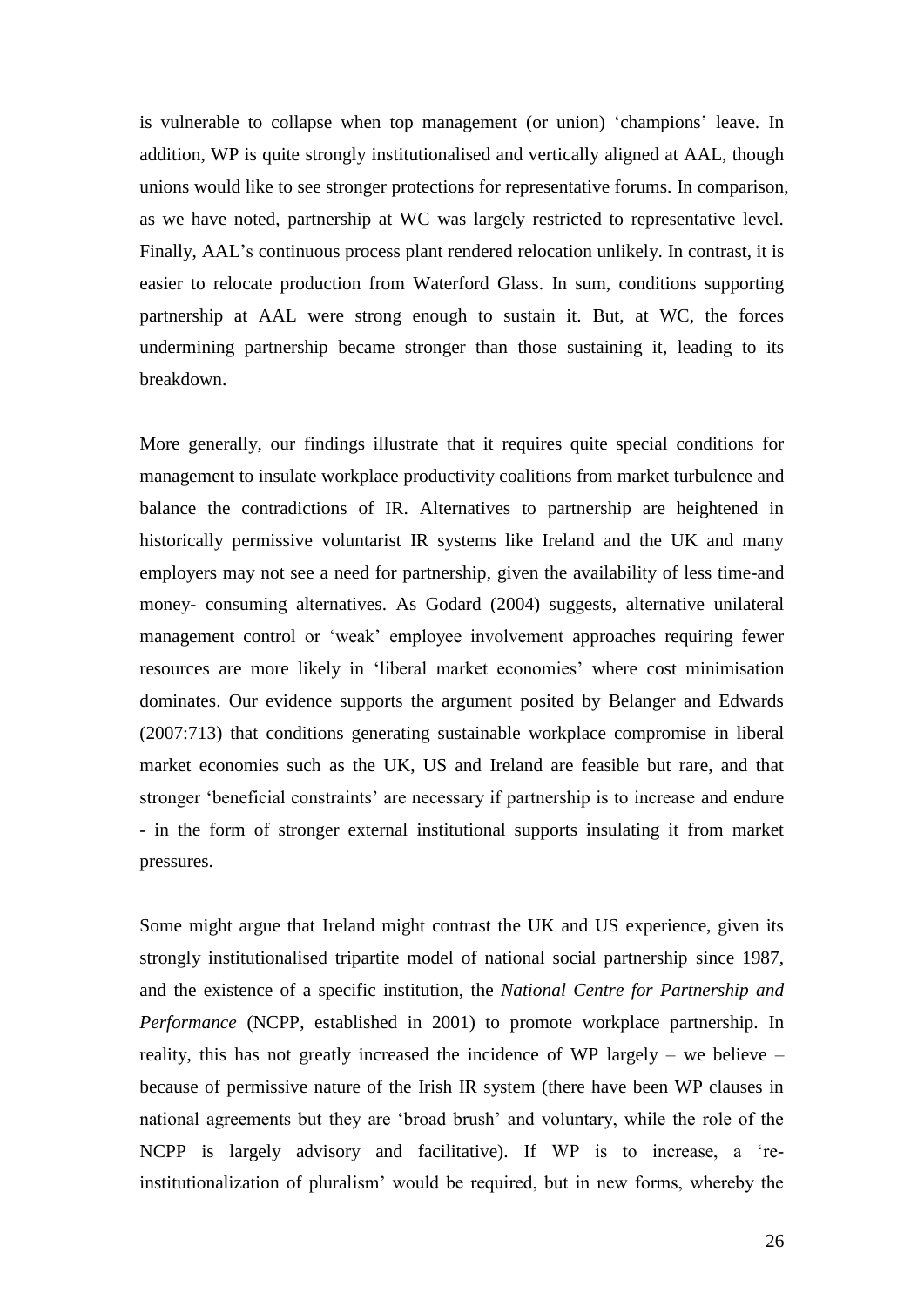state would do more to construct 'positive shock effects' promoting proactive workplace engagement for mutual gains purposes. In short, there is a need for state institutions, laws and policies in this sphere. The Irish legislation transposing the EU Information & Consultation (I & C) Directive might have been one such vehicle for diffusing WP. However, the Government enacted a 'minimalist' interpretation of the Directive (I & C rights are not automatic: workers have to 'trigger' them, unless employers volunteer to introduce them, cf. Dobbins, 2007). Growth of mutual gains partnership would also require more proactive advocacy by employers and unions as a generality than presently exists.

#### **Acknowledgements**

We thank Dr. Simon Deakin for his editorship and guidance, and two anonymous referees who provided very constructive comments. Many thanks to the workers, managers and trade union representatives at Waterford Glass and Aughinish Alumina who contributed so much to the research on which this paper is based.

#### **References**

- Belanger, J. and Edwards, P. (2007). The Conditions Promoting Compromise in the Workplace. *British Journal of Industrial Relations,* 45 (4), 713-734.
- D'Art, D. and Turner, T. (2005). Union recognition and partnership at work: a new legitimacy for Irish trade unions? *Industrial Relations Journal,* 36 (2): 121- 139.
- Danford, A., Richardson, M., Stewart, P., Tailby, S. and Upchurch, M. (2005). *Partnership and the High-Performance Workplace – Work and Employment Relations in the Aerospace Industry.* London: Palgrave Macmillan.
- Deakin, S., Hobbs, R., Konzelmann, S. and Wilkinson, F. (2006). Anglo-American corporate governance and the employment relationship: a case to answer? *Socio-Economic Review,* 4: 15-174.
- Dobbins, A. (2007). "Apathy reigns on Information & Consultation, despite Minister's move", *Industrial Relations News*, 12 (March): 3-4.
- Edwards, P. (2003). *Industrial Relations (2nd edition).* Oxford: Blackwell.
- Fisher, R. and Ury, W. (1999). *Getting to Yes: The Secret to Successful Negotiations.*  Boston: Houghton-Mifflin.
- Godard, J. (2004). A Critical Assessment of the High-Performance Paradigm. *British Journal of Industrial Relations,* 42 (2), 349-378.
- Guest, D. and Peccei, R. (2001). Partnership at Work: Mutuality and the Balance of Advantage. *British Journal of Industrial Relations,* 39 (2): 207-236.
- Hastings, T., Sheehan, B. and Yeates, P. (2007). *Saving the Future*. Dublin: Blackhall Publishing.
- Kelly, J. (1998)*. Rethinking Industrial Relations.* London: Routledge.
- Kelly, J. (2004) Social partnership agreements in Britain: labor cooperation and compliance, *Industrial Relations*, 43 (1): 267-292.
- Kochan, T. and Osterman, P. (1994). *The Mutual Gains Enterprise.* Cambridge, MA: Harvard Business School Press.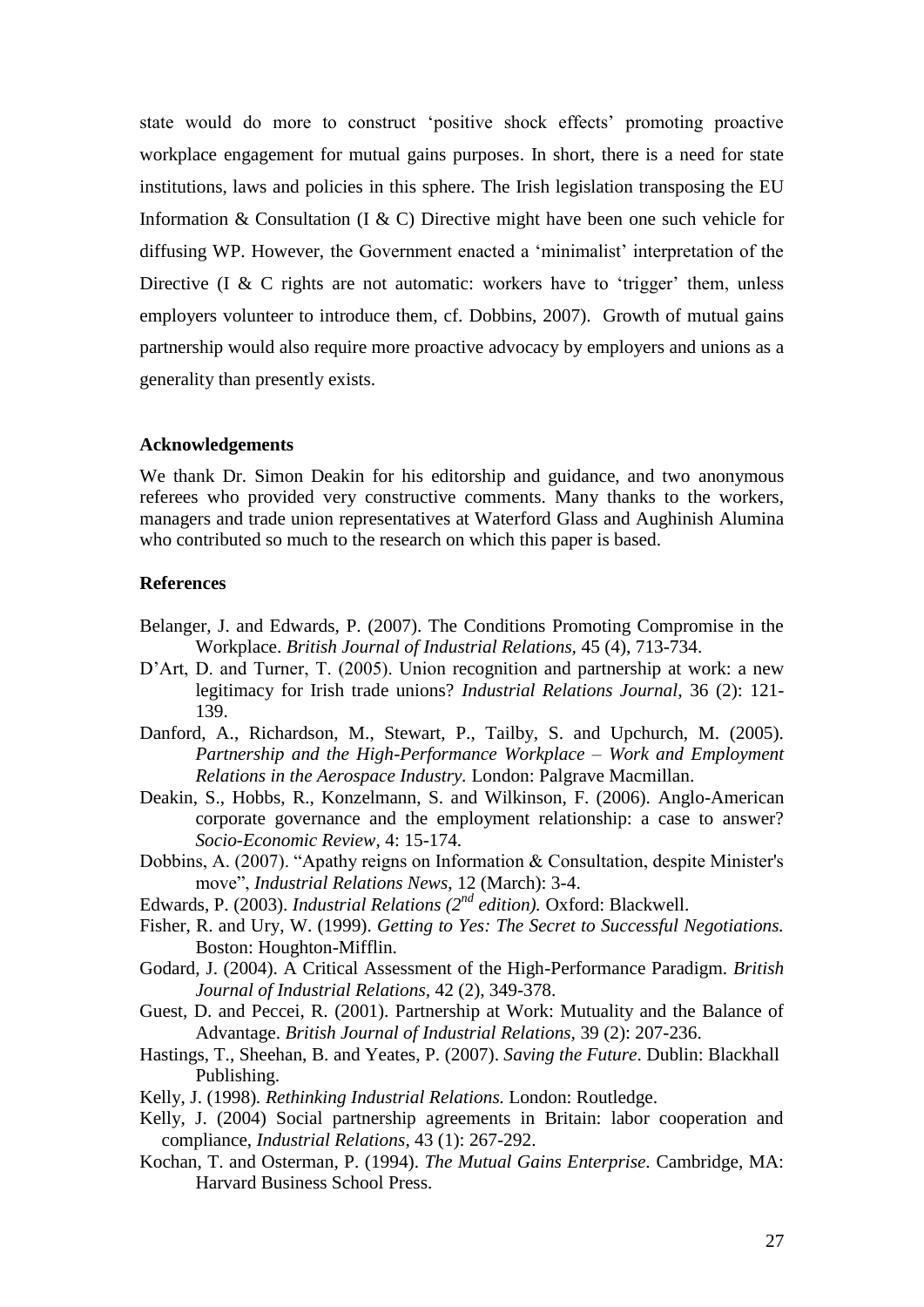- Kochan, T. and Rubinstein, S. (2000). Toward a Stakeholder Theory of the Firm: The Saturn Partnership. *Organization Science*, 11 (4): 367-386.
- Martinez-Lucio, L. and Stuart, M. (2005). Partnership and new industrial relations in a risk society: an age of shotgun weddings and marriages of convenience? *Work, Employment and Society,* 19 (4): 797-817.
- Roche, W.K. (2006). Social Partnership and Workplace Regimes in Ireland. *British Universities Industrial Relations Association Annual Conference*, Galway, 28- 30 June.
- Roche, W.K. and Geary, J. (2006). *Partnership at Work: The quest for radical organizational change.* London: Routledge.
- Rubinstein, S. and Heckscher, C. (2003). Partnerships and Flexible Networks: Alternatives or Complementary Models of Labor-Management Relations? In T. Kochan and D. Lipsky (eds), *Negotiations and Change: from the workplace to society.* Ithaca, NY: Cornell University Press.
- Rubinstein, S. and Kochan, T. (2001). *Learning from Saturn.* Ithaca, NY: ILR Press.
- Streeck, W. (1995). Works Councils in Western Europe: From Consultation to Participation. In J. Rogers and W. Streeck (eds), *Works Councils: Consultation, Representation, and Cooperation in Industrial Relations*. London and New York: University of Chicago Press.
- Thompson, P. (2003). Disconnected capitalism: or why employers can't keep their side of the bargain. *Work, Employment and Society,* 17 (2): 359-378.